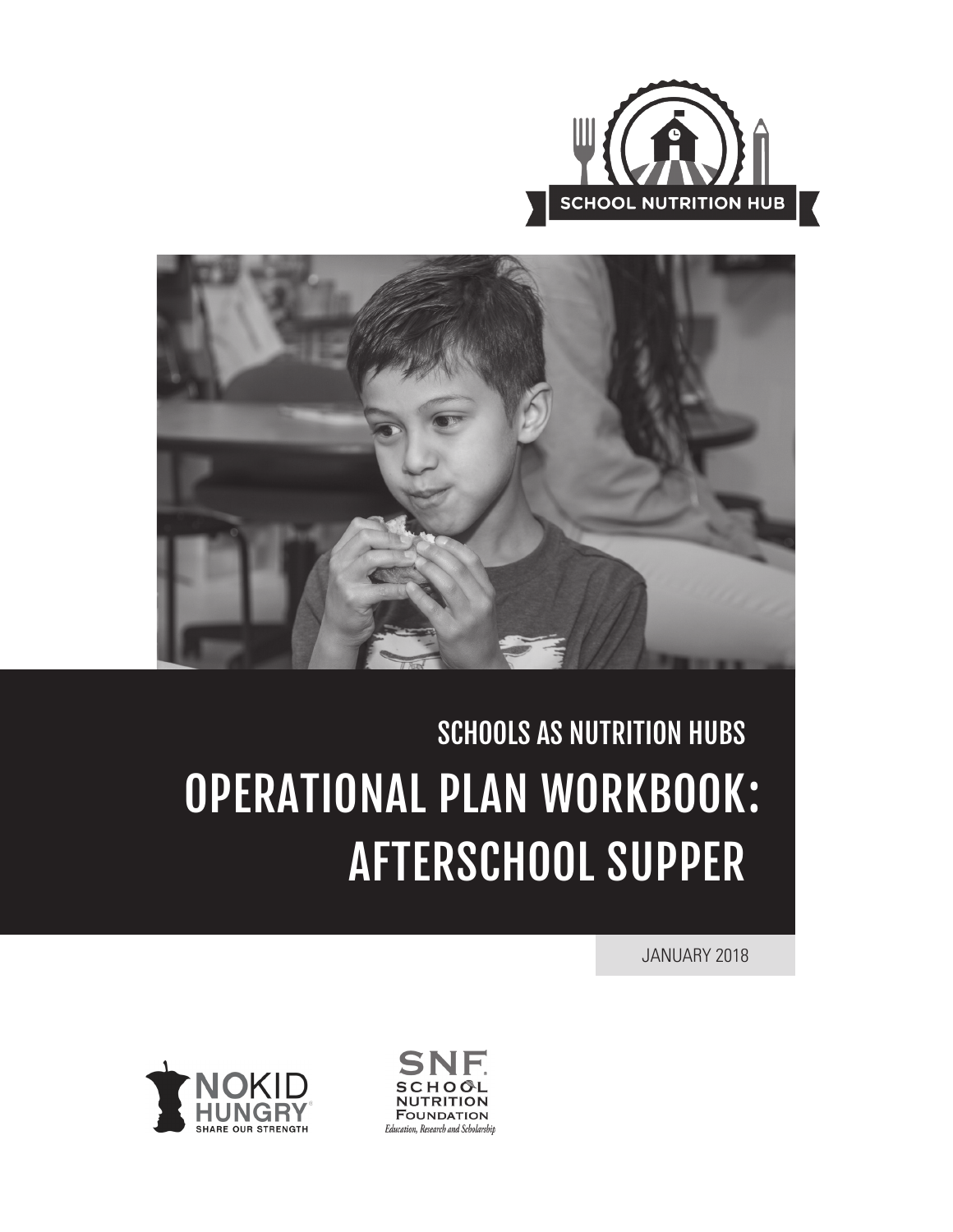## **Contents**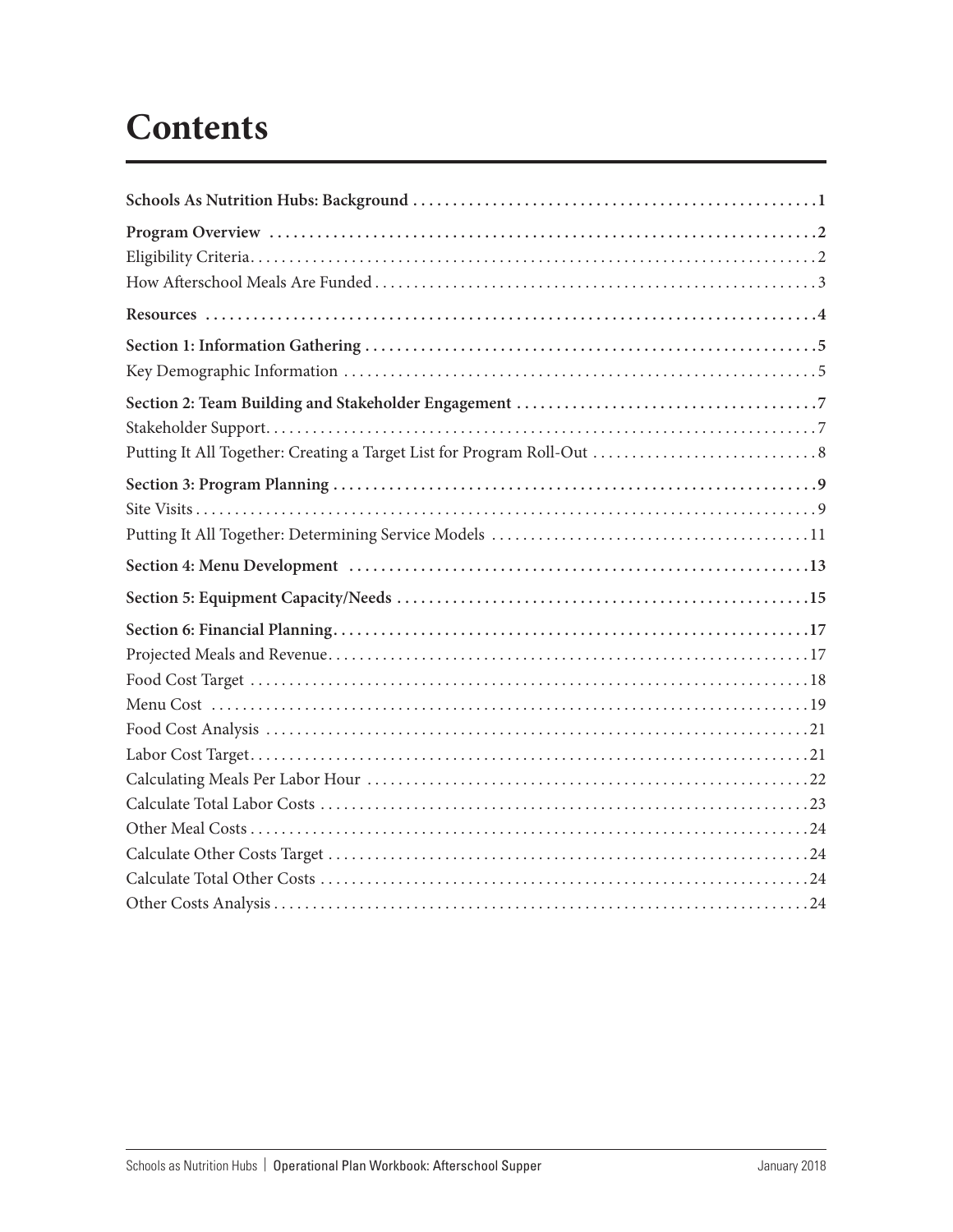## <span id="page-2-0"></span>**Schools As Nutrition Hubs: Background**

Most U.S. school nutrition directors are expected to wear two hats when it comes to their role in feeding the children of their communities. First—and in the eyes of many, foremost—school meal operations feed children, serving as a critical wedge in filling the hunger gap for millions of American children from low-income families. But in so doing, school nutrition directors are expected to run financially self-sufficient programs, operating, in many cases, as a multimillion-dollar foodservice business, serving the needs of a customer base of all students, regardless of income. The most successful school nutrition operations are led by directors who wear both hats simultaneously—combating child hunger and running financially solvent businesses by operating as Nutrition Hubs.

Schools operating as Nutrition Hubs ensure children can access healthy, high quality meals throughout the day and the year by administering all eligible federal school nutrition programs including school breakfast, lunch, afterschool, and summer meals. This strategy provides children with the nutrition they need twelve months of the year and gives school nutrition departments a financial management solution to increase revenue, optimize staff time, and maximize operational efficiencies. School Nutrition Hubs provide vital investments in children and their communities including:

**Improved access.** Children have access to wraparound nutrition including a healthy breakfast, lunch, and dinner as well as meals in the summertime when school is out.

**Improved education.** Schools that effectively feed children and prevent hunger benefit from increased student attendance, reduced tardiness, fewer visits to the nurse's office, and overall higher academic performance. Enhanced academic achievement improves success for the community as a whole.

**Improved school culture and community.** Nutrition Hubs create new jobs and improve wages and hours for existing school nutrition employees. Nutrition Hubs also bring school and community stakeholders together. Principals, teachers, parents, custodians, school athletic directors, parks and recreation departments, and community based organizations all work together to provide children the meals they need.

**Improved operational efficiency.** Schools that operate as Nutrition Hubs streamline menu planning and procurement across programs to maximize buying power, improve inventory management, and reduce administrative burdens.

**Improved financial success.** Higher participation in a variety of programs increases federal reimbursements providing school nutrition programs with added revenue to innovate service models and reinvest in their programs and people through additional training and updated equipment.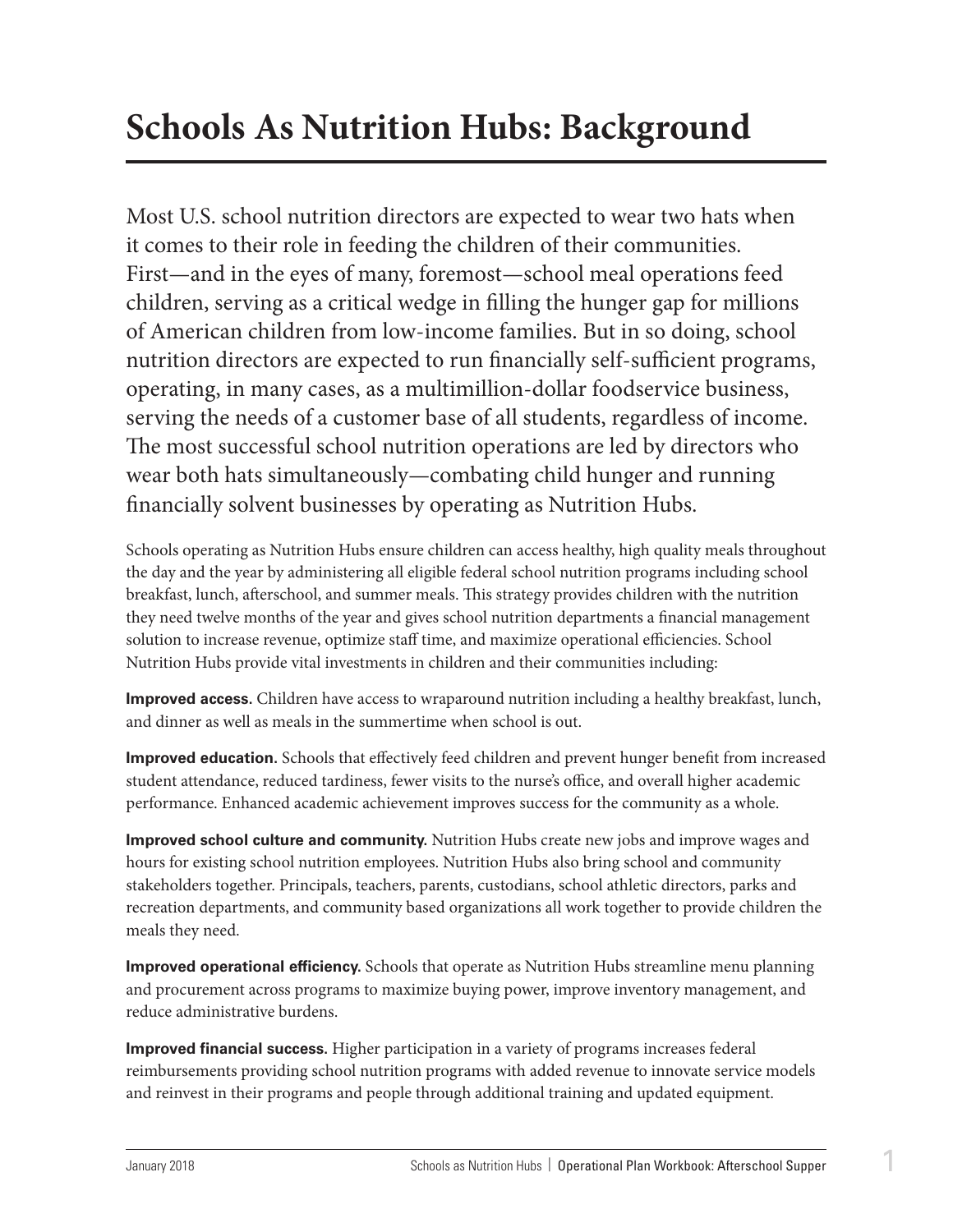## <span id="page-3-0"></span>**Program Overview**

The Child and Adult Care Food Program (CACFP) is a federal nutrition program that supports healthy meals and snacks for infants, children, teens, and adults in a variety of care settings, including afterschool programs. Educational or enrichment programs in low-income areas have been able to serve free snacks through the CACFP or National School Lunch Program (NSLP) for over twenty years, but it was not until Fiscal Year 2011 that programs across the country became eligible to serve meals free of charge through the CACFP. This is formally called the At-Risk Afterschool Meals component of the CACFP but is more commonly known as the Afterschool Meals Program or Supper Program, as the most common meal served through the program is supper.

There were nearly five times as many suppers served in FY 2016 as in FY 2011. Despite this enormous growth, there is still less than one afterschool supper served for every twenty free or reduced-price lunches served to children in need across the county.

Participating educational or enrichment programs may serve a snack instead of, or in addition to a supper, on school days. Participating locations may serve any one meal and/or one snack on nonschool days, so they may serve breakfast or lunch in lieu of supper on weekends, holidays, and other breaks and days off during the school year. Organizations may not participate in the Afterschool Meals Program during the summer unless the location serves children who attend a year-round school.

The Afterschool Meals Program is administered at the federal level by the U.S. Department of Agriculture (USDA) and in each state and territory by a designated state agency. The state agency is typically the Department of Education, but in some states, it is the Department of Health, Agriculture, or other agency. Although the CACFP is housed within the same agency as the NSLP in a majority of states, there is often a separate staff that administers the CACFP.

Educational or enrichment programs may work directly with the state agency as a sponsor to implement the Afterschool Meals Program, or they may work through a sponsoring organization. Sponsoring organizations may handle all aspects of program operation, including the meals, or they may provide administrative services only. In almost all cases, sponsoring organizations must be public or private non-profit organizations, including government agencies, school food authorities or school districts, and non-profit community-based organizations. Likewise, an educational or enrichment program participating independently must be a public or private non-profit unless it is operated by an eligible for-profit child care center.

## **Eligibility Criteria**

#### **Programs**

Each participating afterschool program must:

• Be located within the attendance boundary of a public elementary, middle, or high school where **at least 50% of the students are eligible for free or reduced-price meals**. Programs based at **private or charter schools may use their own school's free and reduced-price eligibility data** for the purpose of determining eligibility, but locations in the community or at public schools may not use that data. For schools taking advantage of the Community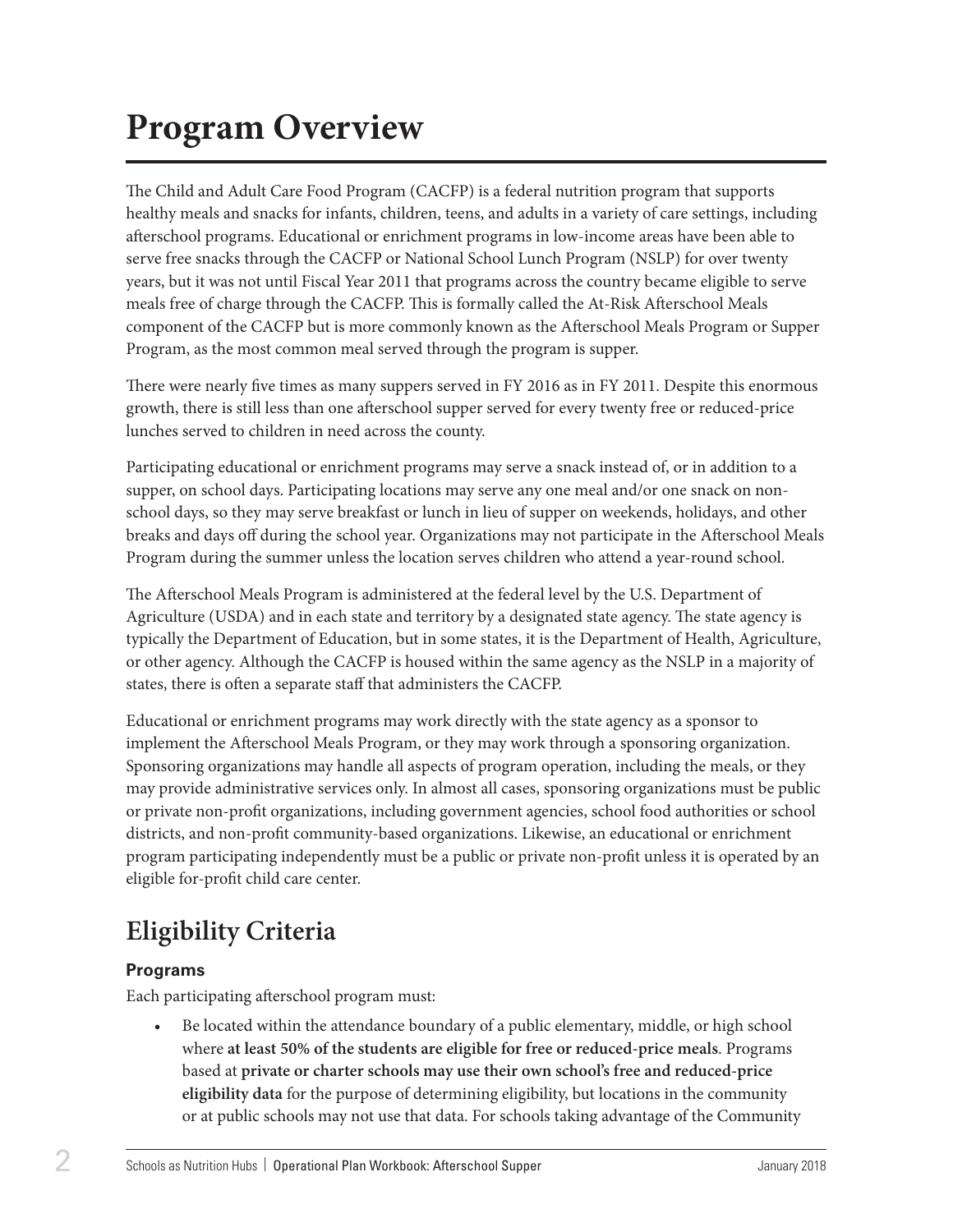<span id="page-4-0"></span>Eligibility Provision (CEP), a school is eligible (or confers eligibility on other locations within its attendance boundary) if the identified student percentage (ISP) multiplied by 1.6 is 50% or higher. Although CEP allows for averages across groupings of schools, this cannot be done to determine Afterschool Meals Program eligibility.

- **Offer educational or enrichment activities in a structured and supervised environment.** The USDA has taken a broad and flexible approach to defining enrichment, clarifying that programs are not required to have a curriculum, and that a variety of activities may qualify, including tutoring and homework help, arts programs, and non-competitive athletics and recreation. The Afterschool Meals Program may not operate for the sole benefit of competitive sports teams, but athletes may receive meals as part of a broader afterschool program that offers activities for other children. Outside organizations can provide the programming, so a community center or school could partner with another organization, like the YMCA, to run the enrichment activities.
- **Offer meals free of charge**, although it may charge a reasonable fee for the activity.
- **Meet applicable state or local health and safety standards.** This requirement is waived for any school participating in the NSLP. However, if a school food authority sponsors programs in the community, those community-based locations must meet health and safety standards. The requirements can vary by state, county, or municipality as well as food service operations, but they often entail a fire inspection and health or foodservice permit.

#### **Children**

Programs may serve meals to all children and teens as long as they are 18 or under at of the beginning of the school year. Children do not have to be enrolled in the enrichment program, although programs may require it. No enrollment or eligibility information is required in order to receive meals.

### **How Afterschool Meals Are Funded**

The Afterschool Meals Program is a federal entitlement program, meaning that the funding is guaranteed for all qualifying meals served to eligible children at approved locations. Although the funding for meals is called a "reimbursement," it is not a cost-based reimbursement but a fixed amount of funding given for each meal served.

The reimbursement rates are set at the federal level and adjusted annually according to the Consumer Price Index for July through the following June. The reimbursement rate is highest for lunch or supper meals and lowest for snacks, with the breakfast rate in between. Organizations may also receive donated commodity foods through the USDA or an equivalent amount in cash in addition to the reimbursement for each lunch or supper served. The reimbursement rates for meals and snacks served through the Afterschool Meals Program are the "free" reimbursement rates for the CACFP. This means that all meals and snacks are served to eligible children at no separate charge, and they are all reimbursed at the "free" rate, regardless of any individual child's household income level.

In order to receive the reimbursement, participating programs must report the total number of meals, by type, served in a given month. Independent programs report this directly to the state agency while sponsored programs submit this to their sponsoring organization to report on their behalf. The state agency disburses funding for meals. Participating organizations are responsible for maintaining required records, such as attendance records, meal count records, and menus, to support the number of meals claimed for reimbursement.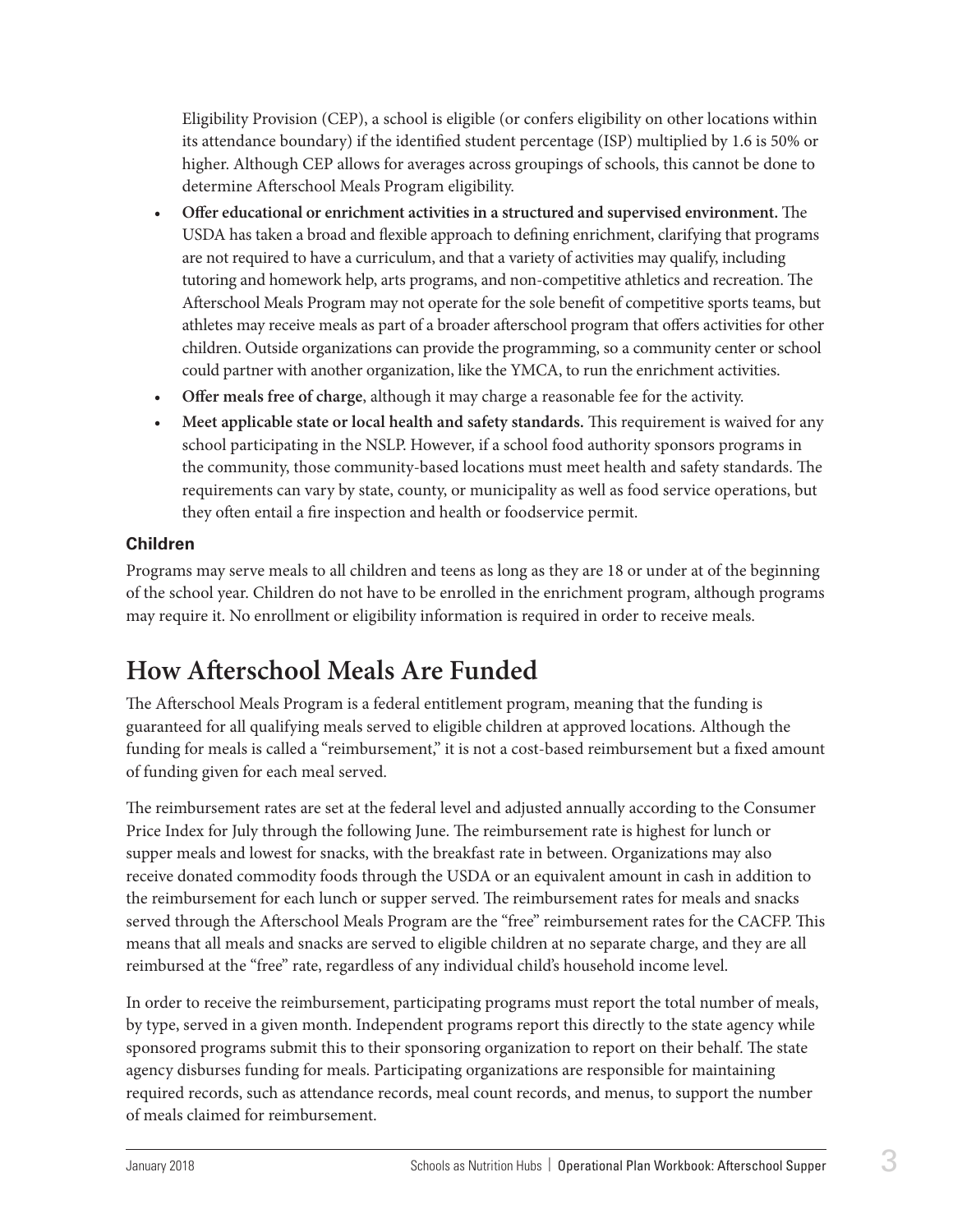## <span id="page-5-0"></span>**Resources**

**[Three Meals a Day: A Win-Win-Win.](https://bestpractices.nokidhungry.org/sites/default/files/resources/three_meals_a_day_starting_and_improving_your_afterschool_meals_program.pdf)** This comprehensive guide for schools interested in starting or expanding the Afterschool Meals Program was co-produced by No Kid Hungry and the School Nutrition Foundation with the input of ten successful school nutrition directors from across the country.

**[Umbrella Model Handout.](https://bestpractices.nokidhungry.org/sites/default/files/resources/afterschool_meals_umbrella_model_handout_0.pdf)** This resource provides an overview of No Kid Hungry's successful opento-all service model for Afterschool Meals Programs in middle and high schools, and it also provides tips for effectively expanding and promoting your meal program to all students.

**[Supper in the Classroom Handout.](https://bestpractices.nokidhungry.org/sites/default/files/resources/supper_in_the_classroom_handout.pdf)** This tip sheet gives you the Who, What, When, Where, Why and How of implementing No Kid Hungry's most successful Afterschool Meals service model, which reached more students than were eating lunch at elementary schools in the pilot test.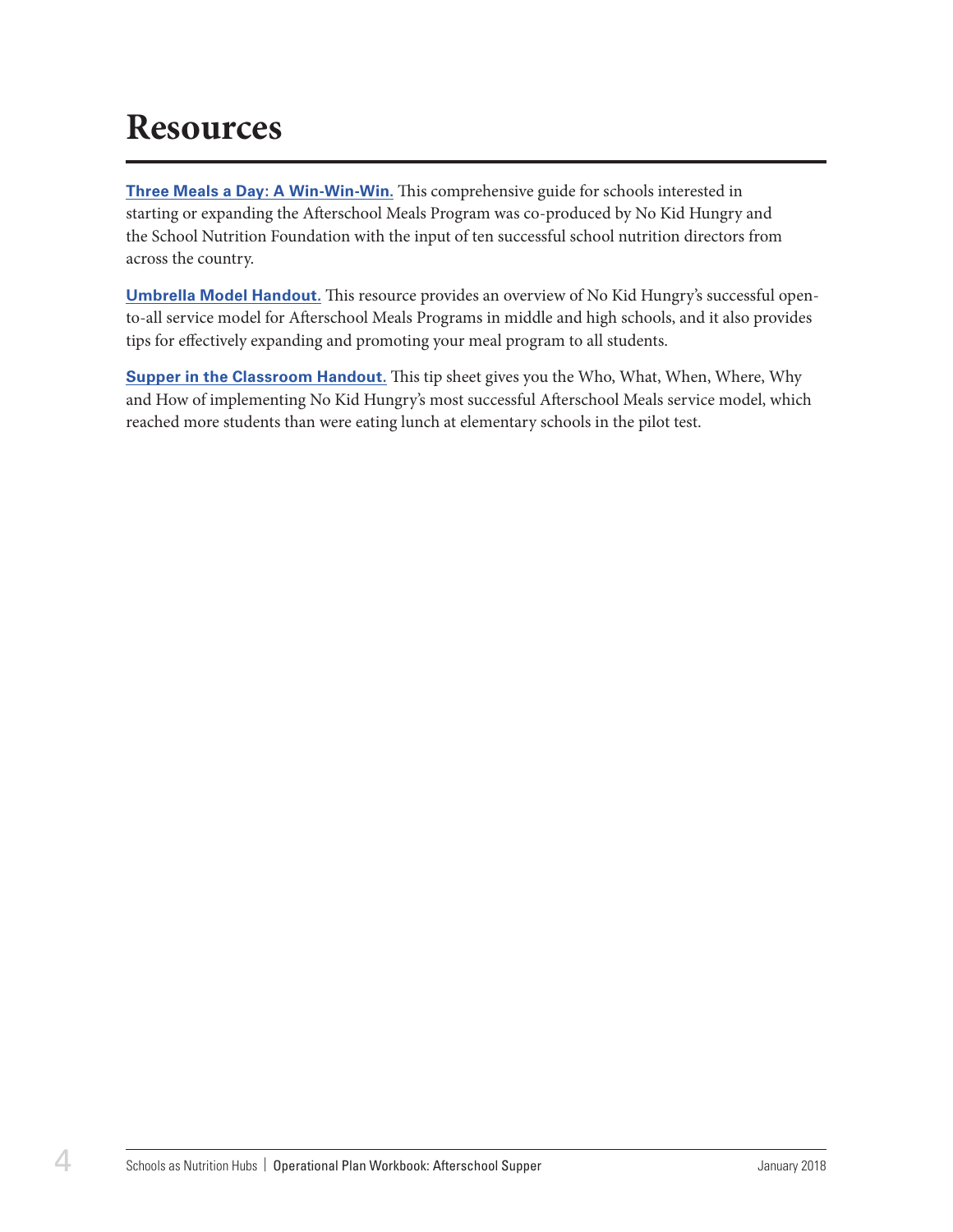## <span id="page-6-0"></span>**Section 1: Information Gathering**

### **Key Demographic Information**

The first step in expanding an existing or starting a new afterschool supper program is to gather information about potential school or community partner sites that meet program eligibility criteria. There are a number of best practices that School Nutrition Directors from around the country have suggested in order to list potential sites for program expansion/implementation.

#### **Instructions for Table 1.1:**

- a. Make a list of schools that have 50% or more free and reduced eligible students.
- b. Review the remaining schools and determine if any are within the attendance boundary of the schools listed from the step above and list them in Table 1.1 as well. (See program overview section for criteria to run the CACFP At-Risk Supper Program.)
- c. Continue to build out Table 1.1 with the information prompts below.

#### **Table 1.1: Potential Afterschool Supper School Sites ›› open excel [spreadsheet](https://schoolnutrition.org/uploadedFiles/2_Meetings_and_Events/SNF/Pages/supper-LR-121417.xlsx) ‹‹**

| <b>Gathered Data Points</b>                                                                                                                                                                                               |  | <b>School/Site Name</b> |  |
|---------------------------------------------------------------------------------------------------------------------------------------------------------------------------------------------------------------------------|--|-------------------------|--|
|                                                                                                                                                                                                                           |  |                         |  |
| Enter whether or not this school has afterschool program<br>activities. If none exist, work with district staff to see if an<br>afterschool enrichment activity could be offered to meet program<br>eligibility criteria. |  |                         |  |
| Describe the type of programming available in the school during<br>supper hours. For example, are there 'open to all' programs,<br>drop-in programs, athletic programs, or enroll-only programs?                          |  |                         |  |
| Provide afterschool enrichment program enrollment if known.                                                                                                                                                               |  |                         |  |
| Describe the days and times the programs operate during the<br>school year.                                                                                                                                               |  |                         |  |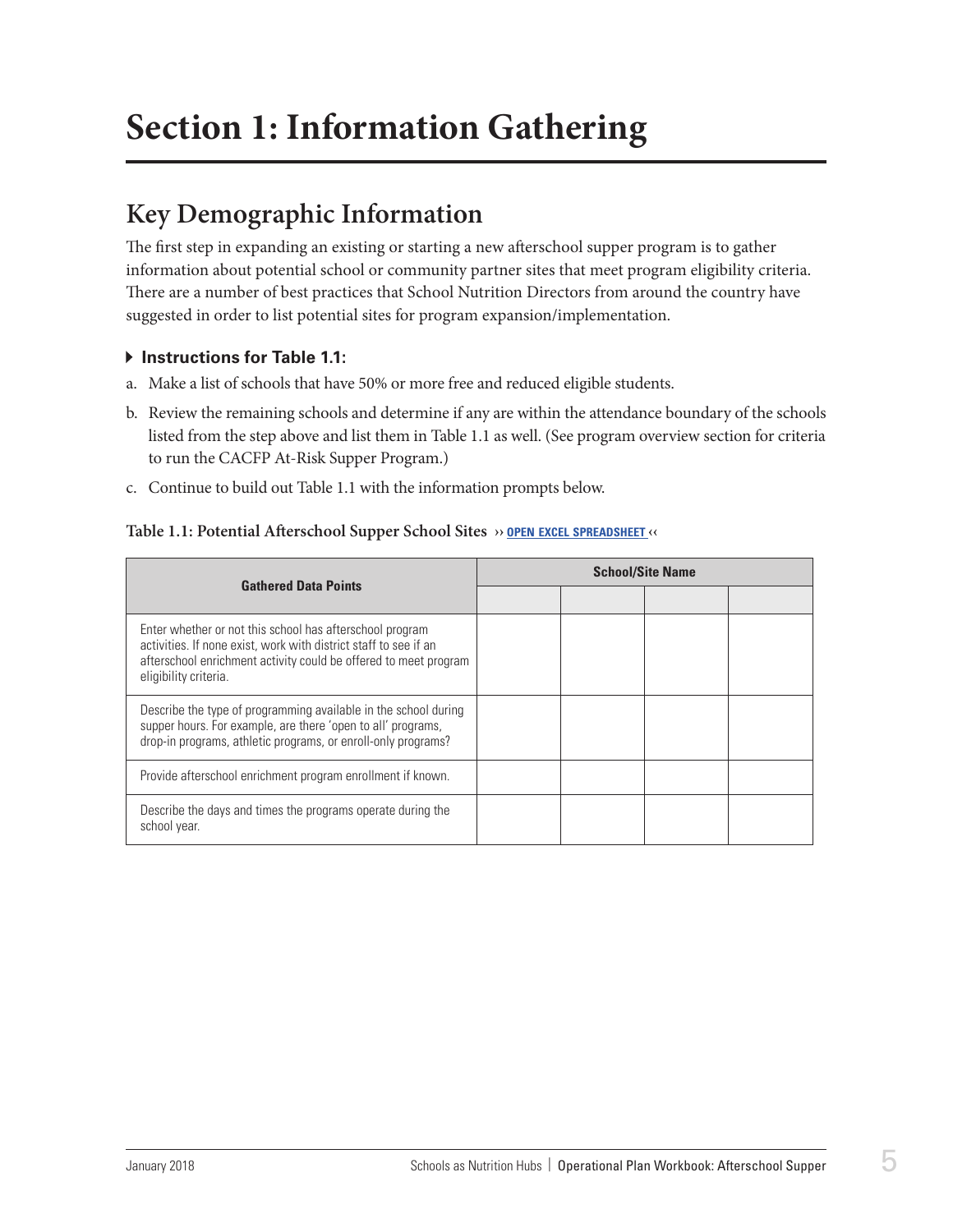#### **Instructions for Table 1.2**

- a. Make a list of community programs that have after school enrichment activities and are located within a school boundary that has 50% or more free and reduced priced eligible students. If the program is located inbounds for more than one school, only one school has to have more than 50% of students eligible for free or reduced priced meals. You can do this by contacting the state department that oversees CACFP to collaborate on identifying under-served areas and reach out to local food policy councils or anti-hunger coalitions, parks and recreation, and other youth community organization staff.
- b. Continue to build out Table 1.2 with the information prompts below.

#### **Table 1.2: Potential Afterschool Supper Community Sites ›› open excel [spreadsheet](https://schoolnutrition.org/uploadedFiles/2_Meetings_and_Events/SNF/Pages/supper-LR-121417.xlsx) ‹‹**

| <b>Gathered Data Points</b>                                                                                                                                                        | <b>Community Program Name</b> |  |  |  |
|------------------------------------------------------------------------------------------------------------------------------------------------------------------------------------|-------------------------------|--|--|--|
|                                                                                                                                                                                    |                               |  |  |  |
| Free and Reduced Eligible Student Rate at an eligible school zoned<br>to the program site.                                                                                         |                               |  |  |  |
| Describe the type of programming available during supper hours.<br>For example, are there 'open to all' programs, drop-in programs,<br>athletic programs, or enroll-only programs? |                               |  |  |  |
| Provide afterschool enrichment program enrollment if known.                                                                                                                        |                               |  |  |  |
| Describe the days and times the programs operate during the<br>school year.                                                                                                        |                               |  |  |  |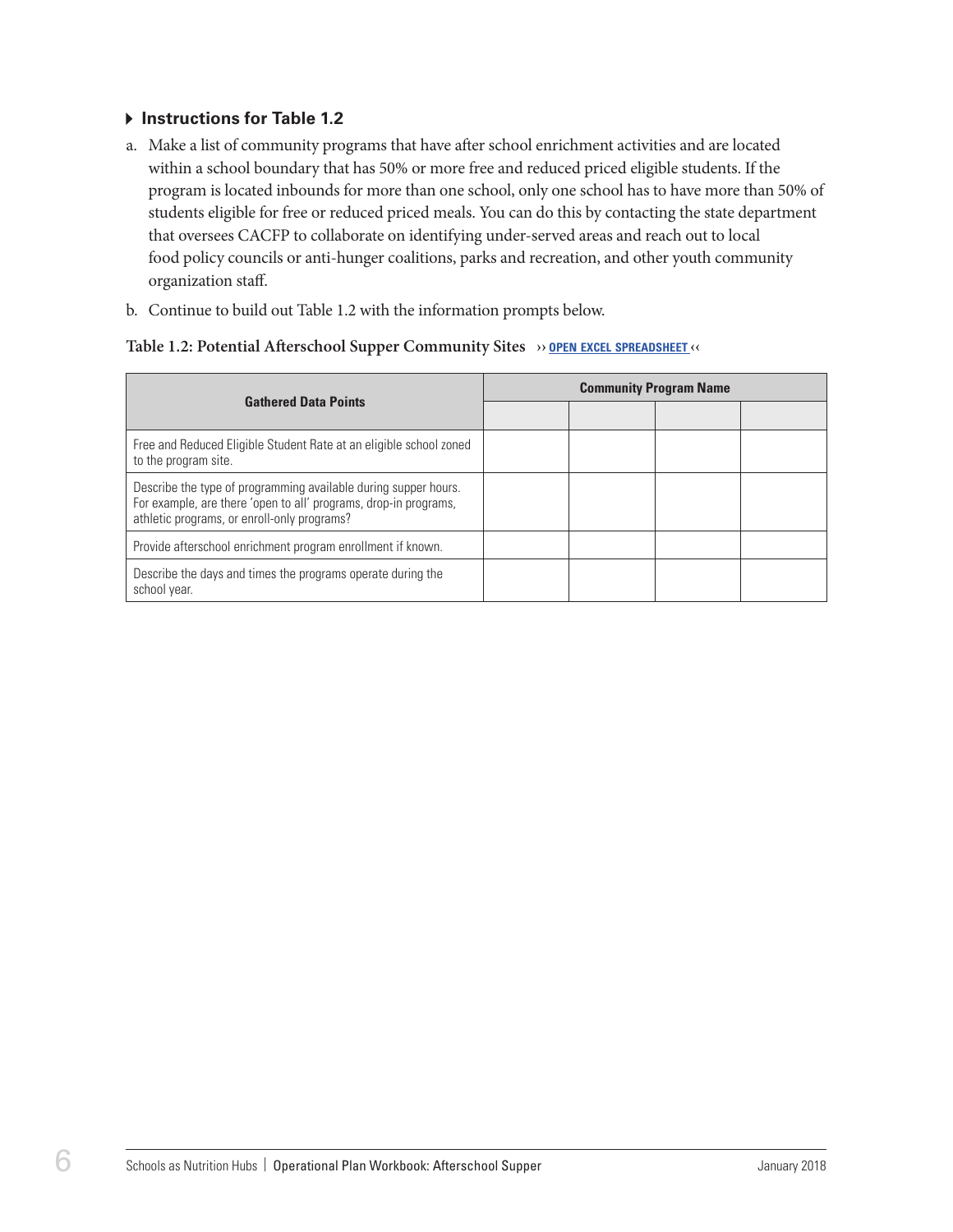## <span id="page-8-0"></span>**Section 2: Team Building and Stakeholder Engagement**

### **Stakeholder Support**

The next step in planning program expansion/implementation is to identify key stakeholders to support and promote your efforts. Engaging stakeholders and creating potential target lists can happen simultaneously. Schedule meetings with internal school district staff like the superintendent, teachers, principals, and custodial services, as well as community groups like the Parent Teacher Association (PTA), youth programming groups, and other local health and antihunger coalitions. There are plenty of resources available to engage in persuasive discussions about why the afterschool supper program is important and good for children in the community.

## Pro Tip

Program financial success and sustainability largely rely on participation. You will need a range of stakeholders to not only plan the program but also to recruit participants and promote participation. It's best to identify these champions at the beginning of the planning process.

#### **Following Instructions for Table 2.1**

- a. After meeting with key stakeholders, list them in Table 2.1.
- b. Rate the degree to which the stakeholders support the program on a scale from 1 to 5.
	- $1 =$  Poses a significant challenge
	- $2 =$  Does not fully support the program and may cause challenges to implementation
	- 3 = Not actively opposed or in favor of implementation
	- 4 = Actively supporting the program
	- 5 = Champion of the program
- c. Make notes in Table 2.1 to guide your next steps for stakeholder engagement. A score of 1–3 indicates that efforts should be made to identify key concerns and potential solutions of this stakeholder group before program implementation. A score of 4 or 5 means that this stakeholder group is actively supporting the program and efforts should be made to utilize stakeholder support to influence others throughout planning, implementation, and maintenance of the program.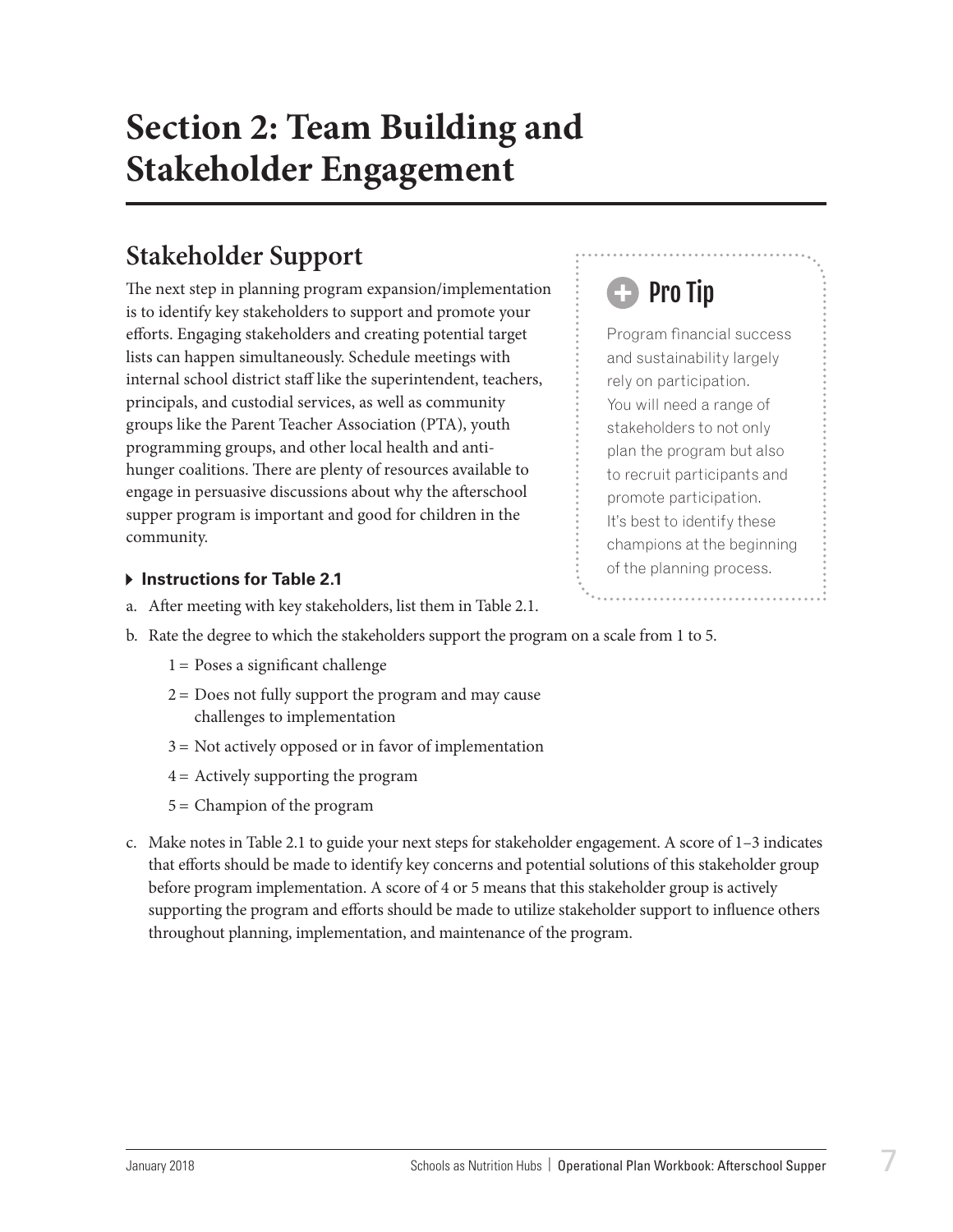| <b>Stakeholder Group</b>      | Level of Support (Scale of 1 to 5) at School/Site Name |  |  |  |  |
|-------------------------------|--------------------------------------------------------|--|--|--|--|
|                               |                                                        |  |  |  |  |
| Superintendent                |                                                        |  |  |  |  |
| Principal                     |                                                        |  |  |  |  |
| <b>Teachers</b>               |                                                        |  |  |  |  |
| <b>School Nutrition Staff</b> |                                                        |  |  |  |  |
| Custodial                     |                                                        |  |  |  |  |
| Parents                       |                                                        |  |  |  |  |
| <b>Community Site Staff</b>   |                                                        |  |  |  |  |
| Other                         |                                                        |  |  |  |  |

#### <span id="page-9-0"></span>**Table 2.1: Identifying Stakeholder Support ›› open excel [spreadsheet](https://schoolnutrition.org/uploadedFiles/2_Meetings_and_Events/SNF/Pages/supper-LR-121417.xlsx) ‹‹**

### **Putting It All Together: Creating a Target List for Program Roll-Out**

#### **Instructions for Table 2.2**

- a. List a handful of eligible schools and or community sites where you have determined there is significant stakeholder support.
- b. Target these sites as good places to roll out the new program.
- c. Keep the information from Tables 1.1, 1.2, and 2.1 to use when ready to expand your program.

## **B** Pro Tip

We recommend starting small. Try rolling out the program in a handful of schools that have strong stakeholder support. Review and analyze the roll out and make adjustments as necessary. Then you can begin to expand your program. It's so much easier to garner support when potential site staff can visit existing sites and talk to their peers. At that point, the program can speak for itself!

#### **Table 2.2: Target List for Program Rollout ›› open excel [spreadsheet](https://schoolnutrition.org/uploadedFiles/2_Meetings_and_Events/SNF/Pages/supper-LR-121417.xlsx) ‹‹**

| <b>Stakeholder Champions</b> |                         |                             |  |  |  |  |
|------------------------------|-------------------------|-----------------------------|--|--|--|--|
| <b>School</b>                | <b>Stakeholder Name</b> | <b>Stakeholder Group</b>    |  |  |  |  |
|                              |                         | (e.g. Principal, Custodian) |  |  |  |  |
|                              |                         |                             |  |  |  |  |
|                              |                         |                             |  |  |  |  |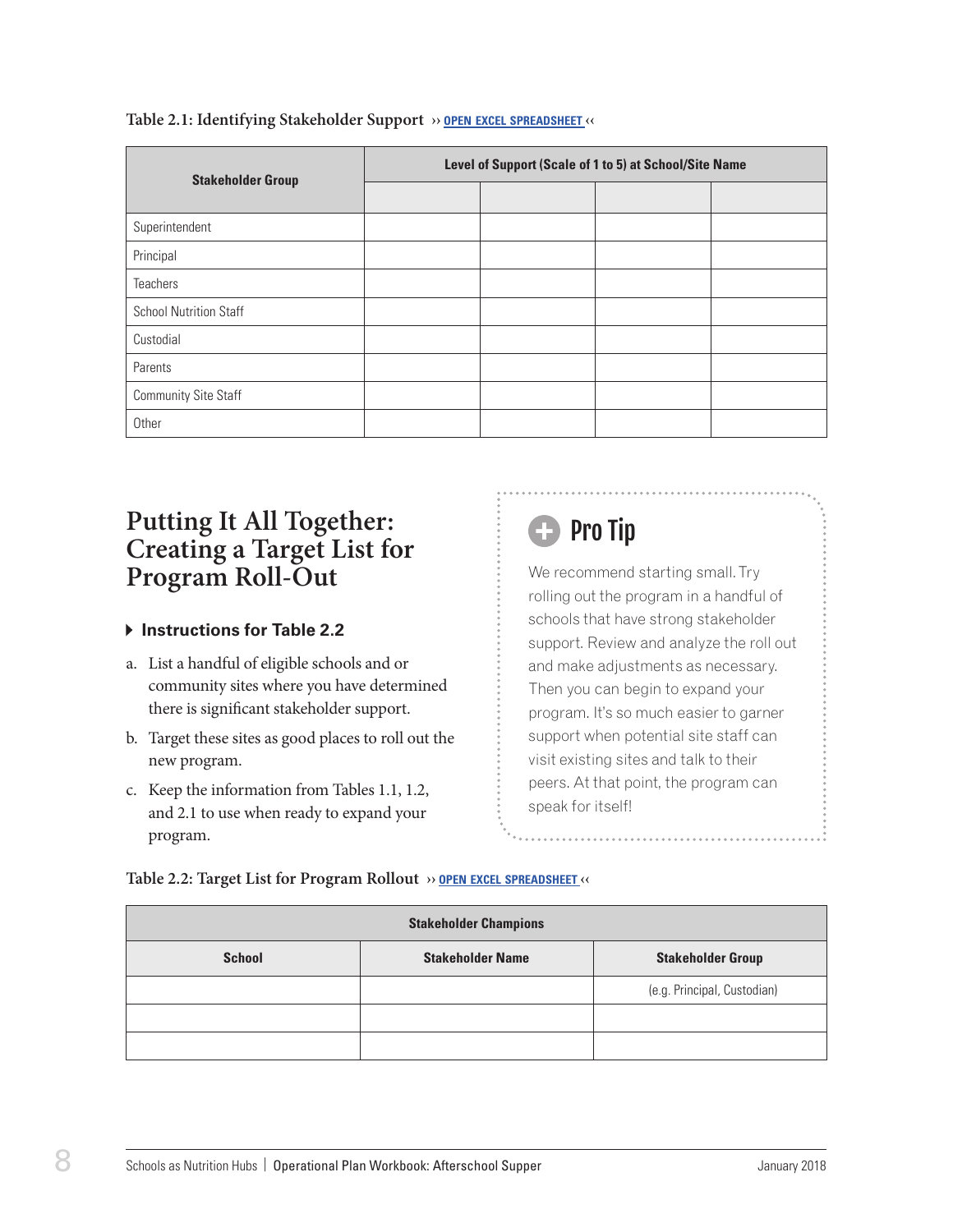### <span id="page-10-0"></span>**Site Visits**

The next step in the planning process for program expansion or implementation is conducting site visits. Visiting potential sites whether on a school campus or a community site will help you determine what kind of service, menus, and equipment is appropriate for this site. When possible it is best to conduct visits with multiple stakeholders: custodians, on-site kitchen staff, principals, district administrators, and program directors.

#### **Instructions for Table 3.1**

Don't get caught thinking "inside the cafeteria." Programs can serve in classrooms or the gymnasium.

Pro Tip

Answer the following questions and gather the following information in order to determine the appropriate service model and menu options for your target sites.

|                                                                                                             | <b>School / Site Name</b> |  |  |  |
|-------------------------------------------------------------------------------------------------------------|---------------------------|--|--|--|
| <b>Gathered Data Points</b>                                                                                 |                           |  |  |  |
| <b>Facilities</b>                                                                                           |                           |  |  |  |
| Describe facilities/equipment capabilities to store cold food.                                              |                           |  |  |  |
| Describe facilities/equipment capabilities to prepare food.                                                 |                           |  |  |  |
| Describe facilities/equipment capabilities to heat/reheat food.                                             |                           |  |  |  |
| Describe facilities/equipment capabilities to store hot food.                                               |                           |  |  |  |
| Describe facilities seating or dining capabilities. Where would<br>children eat? Be served?                 |                           |  |  |  |
| Describe the facilities/equipment capabilities for washing and<br>sanitizing cooking and service equipment. |                           |  |  |  |
| How will trash be removed and who will be responsible?                                                      |                           |  |  |  |
| <b>Staffing (School Nutrition and Enrichment Activity Staff)</b>                                            |                           |  |  |  |
| Describe facilities staff availability to serve food.                                                       |                           |  |  |  |
| Describe facilities staff capability to prepare food.                                                       |                           |  |  |  |
| Describe staff's availability to receive food. Raw products or<br>prepared meals?                           |                           |  |  |  |
| Describe how meals and attendance will be counted and<br>reported to school nutrition director.             |                           |  |  |  |

#### **Table 3.1: Site Visit Data Collection ›› open excel [spreadsheet](https://schoolnutrition.org/uploadedFiles/2_Meetings_and_Events/SNF/Pages/supper-LR-121417.xlsx) ‹‹**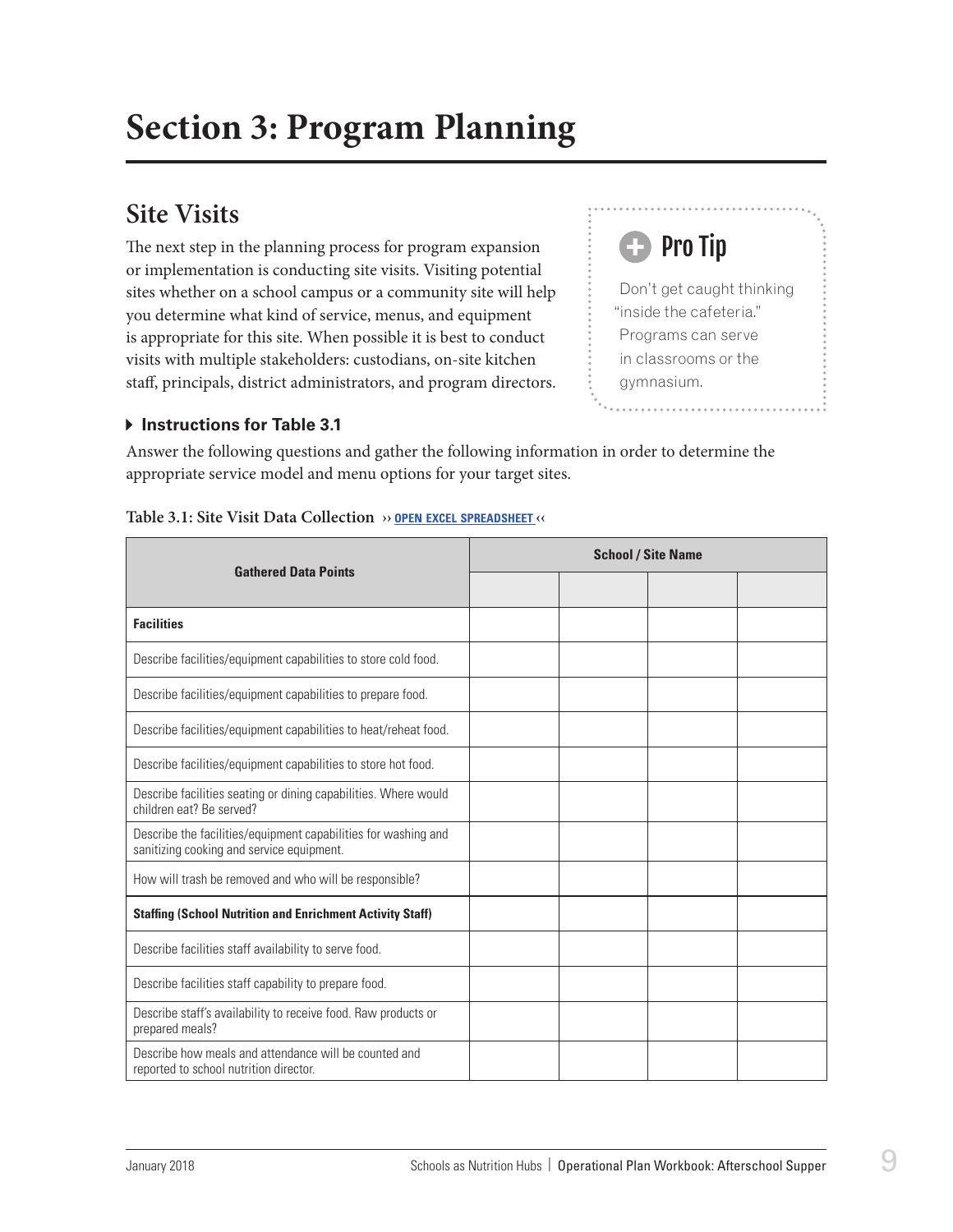| <b>Gathered Data Points</b>                                                                                                    | <b>School / Site Name</b> |  |  |  |  |
|--------------------------------------------------------------------------------------------------------------------------------|---------------------------|--|--|--|--|
|                                                                                                                                |                           |  |  |  |  |
| Describe how enrichment activity staff will communicate with<br>school nutrition staff to best project meal count.             |                           |  |  |  |  |
| <b>Operations</b>                                                                                                              |                           |  |  |  |  |
| Will meals need to be prepared on site, transported, or picked up?                                                             |                           |  |  |  |  |
| What time does the site want to serve the meal?                                                                                |                           |  |  |  |  |
| What time can the site accept deliveries? Is it possible to deliver<br>the food the day before?                                |                           |  |  |  |  |
| Describe the plan for leftover food. (Discard, donate, reheat?)                                                                |                           |  |  |  |  |
| Describe the medical emergency plan for this site.                                                                             |                           |  |  |  |  |
| Describe the plan for identifying and modifying menu and service<br>for special diets (i.e. allergies).                        |                           |  |  |  |  |
| Do children have access to outside foods that compete with the<br>supper meal?                                                 |                           |  |  |  |  |
| Describe the current avenues available to market/communicate<br>with the parents, staff, and community to promote the program. |                           |  |  |  |  |
| Describe the number of days of service.                                                                                        |                           |  |  |  |  |
| <b>Site Requests/Preferences</b>                                                                                               |                           |  |  |  |  |
| Describe any menu preferences or requests of program activity<br>staff or children.                                            |                           |  |  |  |  |
| Describe any general concerns or challenges presented by<br>enrichment activity staff or participants.                         |                           |  |  |  |  |
| Describe any general comments, requests, or preferences<br>worth noting.                                                       |                           |  |  |  |  |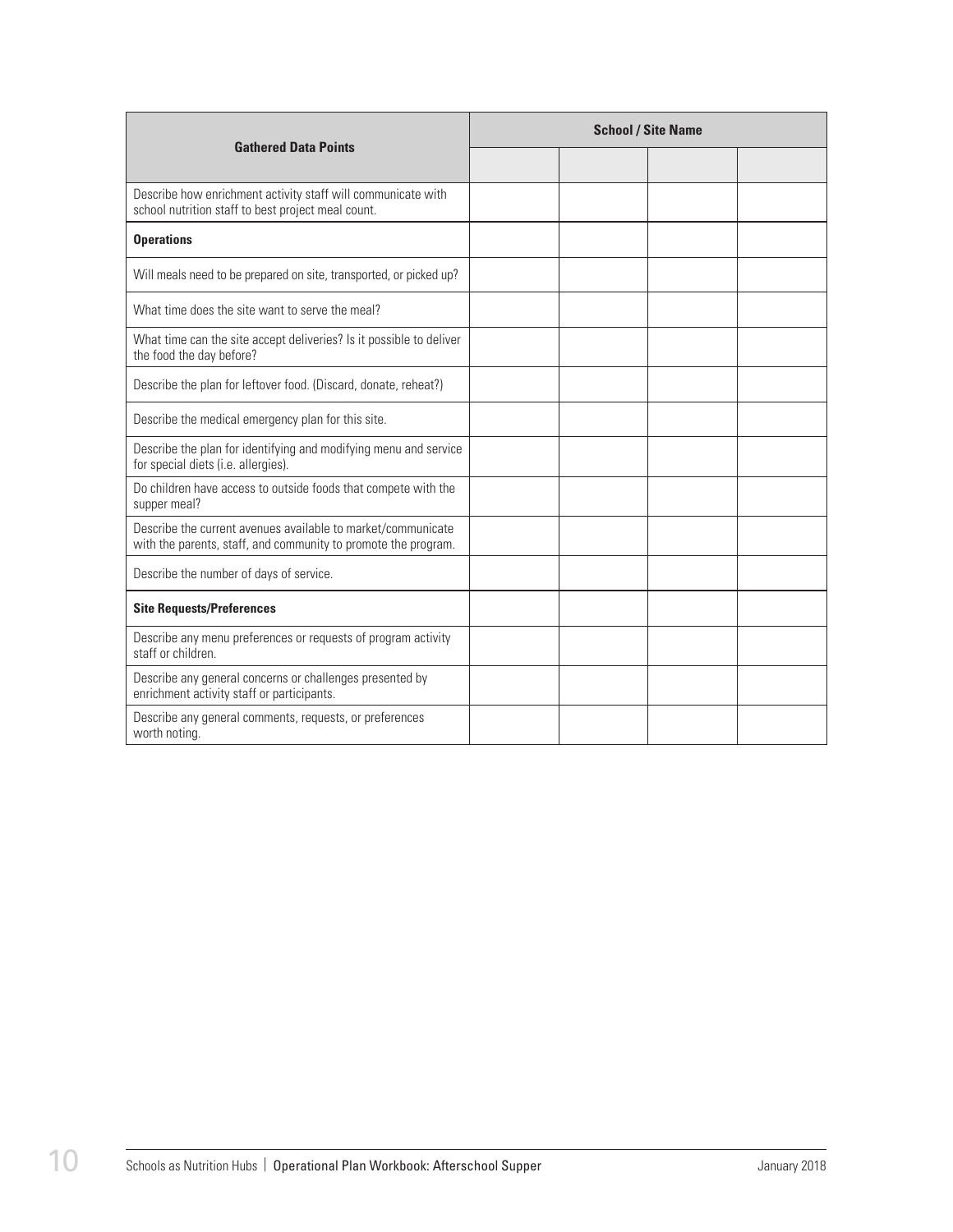### <span id="page-12-0"></span>**Putting It All Together: Determining Service Models**

When operating the Afterschool Supper Program, many factors drive the choice of service model and whether the menu can be a combination of hot and cold or cold only.

#### **Instructions for Table 3.2**

- a. Review information gathered from Table 3.1.
- b. For each site, check the appropriate statement below for facilities, staffing, and operations. You will need to repeat this process for each site.
- c. Determine which columns have the most check marks for each site. This will indicate which of the models can be applied for your site.

## **B** Pro Tip

This process will help you think through which type of service models may suit your program. Consider centralizing meal production to minimize labor costs.

Transportation may be more cost effective than multiple preparation sites.

|                   | <b>Prepare and</b><br><b>Serve on Site</b>                                                                                                                     | <b>Reheat and</b><br><b>Serve</b>                                                                                                                                                                     | <b>Hold Hot/Cold</b><br>and Serve                                                                                                         | <b>Serve Only</b><br>(Hot or Cold)                                                                                                                | <b>Serve Cold</b><br>Only                                                                                                            |
|-------------------|----------------------------------------------------------------------------------------------------------------------------------------------------------------|-------------------------------------------------------------------------------------------------------------------------------------------------------------------------------------------------------|-------------------------------------------------------------------------------------------------------------------------------------------|---------------------------------------------------------------------------------------------------------------------------------------------------|--------------------------------------------------------------------------------------------------------------------------------------|
| <b>Facilities</b> | Site has adequate<br>cold storage.<br>Site has adequate<br>capability to fully<br>prepare meals.<br>Site is able to wash<br>and sanitize cooking<br>equipment. | Site has adequate<br>cold storage.<br>Site has capability<br>to reheat meals and<br>hold hot food.                                                                                                    | Site has adequate<br>cold storage.<br>Site has capability<br>to hold hot food.                                                            | Site has capability<br>to received receive<br>hot food but not<br>hold it for more<br>than 2 hours                                                | Site has adequate/<br>limited cold<br>storage.                                                                                       |
| <b>Staffing</b>   | SN staff has<br>capability and<br>availability to<br>prepare food.<br>SN staff is available<br>to serve food.                                                  | SN or enrichment<br>staff has capability<br>to reheat food.<br>SN or enrichment<br>staff has capability<br>to serve food.<br>SN or enrichment<br>staff has capability<br>to receive hot/cold<br>food. | SN or enrichment<br>staff has capability<br>to receive and hold<br>hot food.<br>SN or enrichment<br>staff has capability<br>to serve food | SN or enrichment<br>staff has capability<br>to receive hot/cold<br>food.<br>SN or enrichment<br>staff has capability<br>to serve hot/cold<br>hond | SN or enrichment<br>staff has capability<br>to receive cold food.<br>SN or enrichment<br>staff has capability<br>to serve cold food. |
| <b>Operations</b> | SN staff is available<br>to receive, store,<br>prepare, and serve<br>food.                                                                                     | SN or enrichment<br>program staff is<br>available to accept<br>deliveries of both<br>hot and cold food<br>beyond 2 hours<br>before service.                                                           | SN or enrichment<br>program staff is<br>available to accept<br>deliveries beyond<br>2 hours before<br>service.                            | SN or enrichment<br>program staff is<br>available to accept<br>and serve both<br>hot and cold foods<br>within 2 hours of<br>service.              | SN or enrichment<br>program staff is<br>available to accept<br>cold foods within<br>2 hours of service.                              |

#### **Table 3.2: Service Type Decision Tree**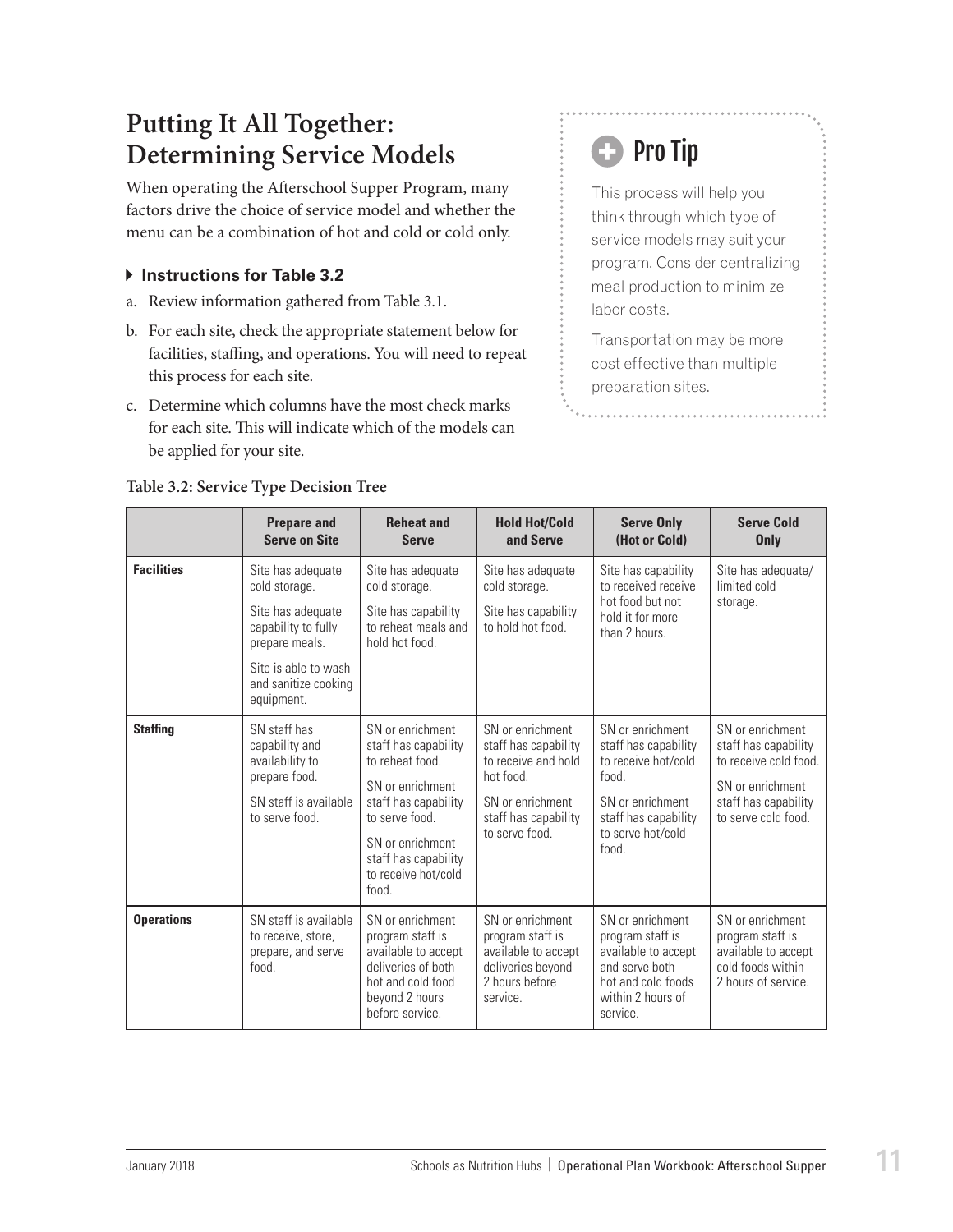#### **Instructions for Table 3.3**

After completing the service model decision tree listed above, list the types of service models that each site is capable of providing. Remember that you may list more than one service model.

Keep in mind you will have listed the type of service models your sites could *potentially* use. However, more factors need to be considered when determining which model should be applied at each site. These factors include menu preferences of staff and children, food costs, and labor costs. Continue through the assessment to make these decisions.

#### **Table 3.3: School/Site Service Models ›› open excel [spreadsheet](https://schoolnutrition.org/uploadedFiles/2_Meetings_and_Events/SNF/Pages/supper-LR-121417.xlsx) ‹‹**

| <b>School/Site Name</b> | <b>Service Model Capability</b> |
|-------------------------|---------------------------------|
|                         |                                 |
|                         |                                 |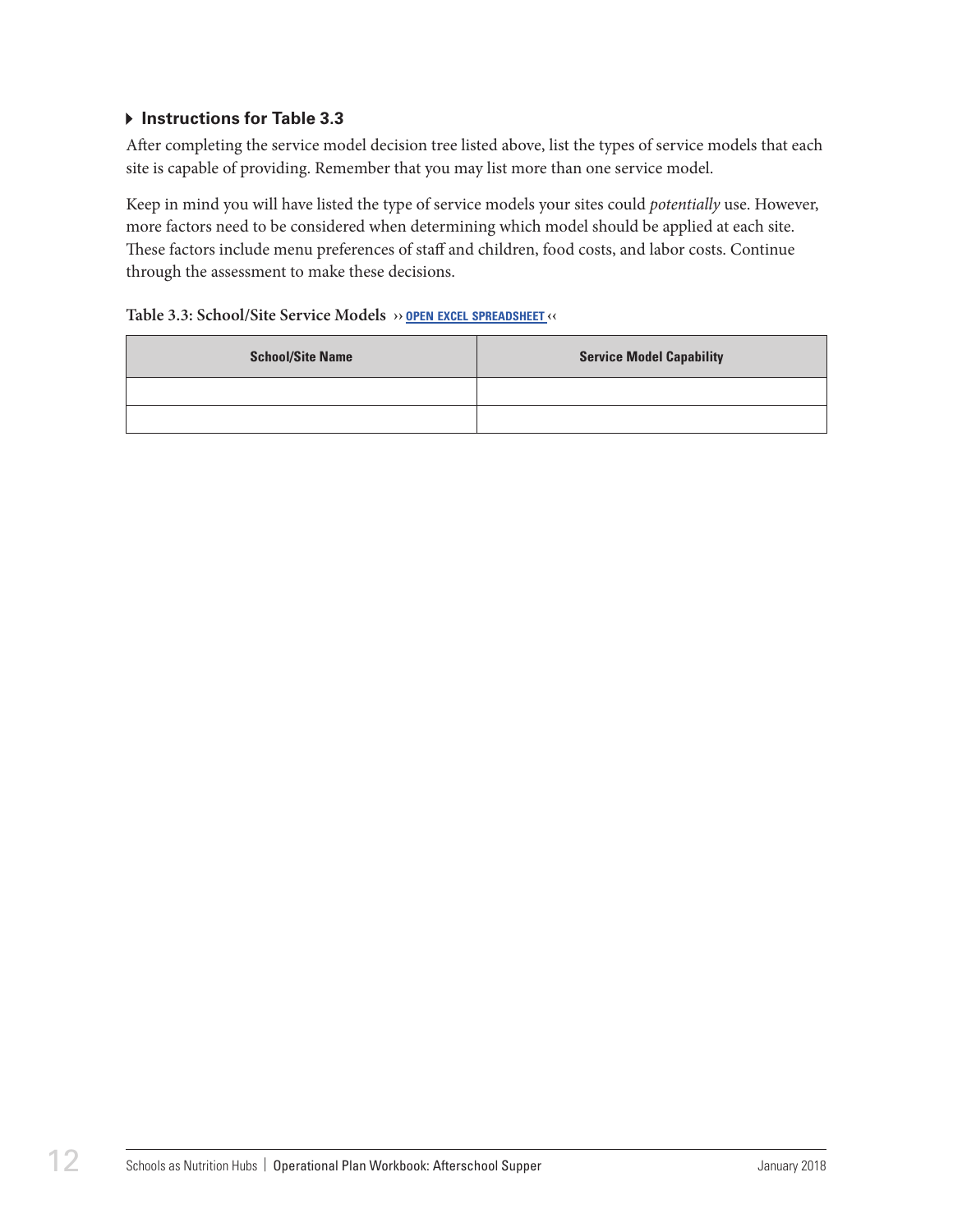## <span id="page-14-0"></span>**Section 4: Menu Development**

Developing a sample menu in this section will help you to determine, in subsequent sections, what equipment is needed for each site and your average food and labor costs.

When planning menus be sure to note that the CACFP Afterschool Supper Program meal pattern requirements are slightly different than the National School Lunch Program meal patterns.

#### **Instructions for Tables 4.1–4.3**

- a. Review the types of service models you are considering for implementation.
- b. Create a menu for each of those scenarios.
- c. This section can be expanded to include varying menu options including scratch cooking, local, mostly packaged/unitized, ease of transportation, or cold only. This will help you think about labor and food costs in subsequent sections. You can think and rethink as many menu options here as you would like so you can compare costs.

#### **Table 4.1: Supper: Preparation/Reheat and Serve ›› open excel [spreadsheet](https://schoolnutrition.org/uploadedFiles/2_Meetings_and_Events/SNF/Pages/supper-LR-121417.xlsx) ‹‹**

## **B** Pro Tip

When rolling out your supper programs, it is probably wise to start with likecategorized sites. For example, try starting a few afterschool supper sites in schools with the same menu. Once you have those programs working well, you can continue to expand your program to different types of service sites with varying menus. Often we are too ambitious at the start and it is difficult to monitor and make program adjustments if you do too much at one time.

## Pro Tip

Using a series of menus that repeat every week or every two weeks can make meal planning easier. Also, using the same foods as lunch can help keep inventory low.

|                     | <b>Monday</b> | <b>Tuesday</b> | Wednesday | <b>Thursday</b> | <b>Friday</b> |
|---------------------|---------------|----------------|-----------|-----------------|---------------|
| Grain               |               |                |           |                 |               |
| Milk                |               |                |           |                 |               |
| Fruit               |               |                |           |                 |               |
| Vegetable           |               |                |           |                 |               |
| Meat/Meat Alternate |               |                |           |                 |               |
| Other               |               |                |           |                 |               |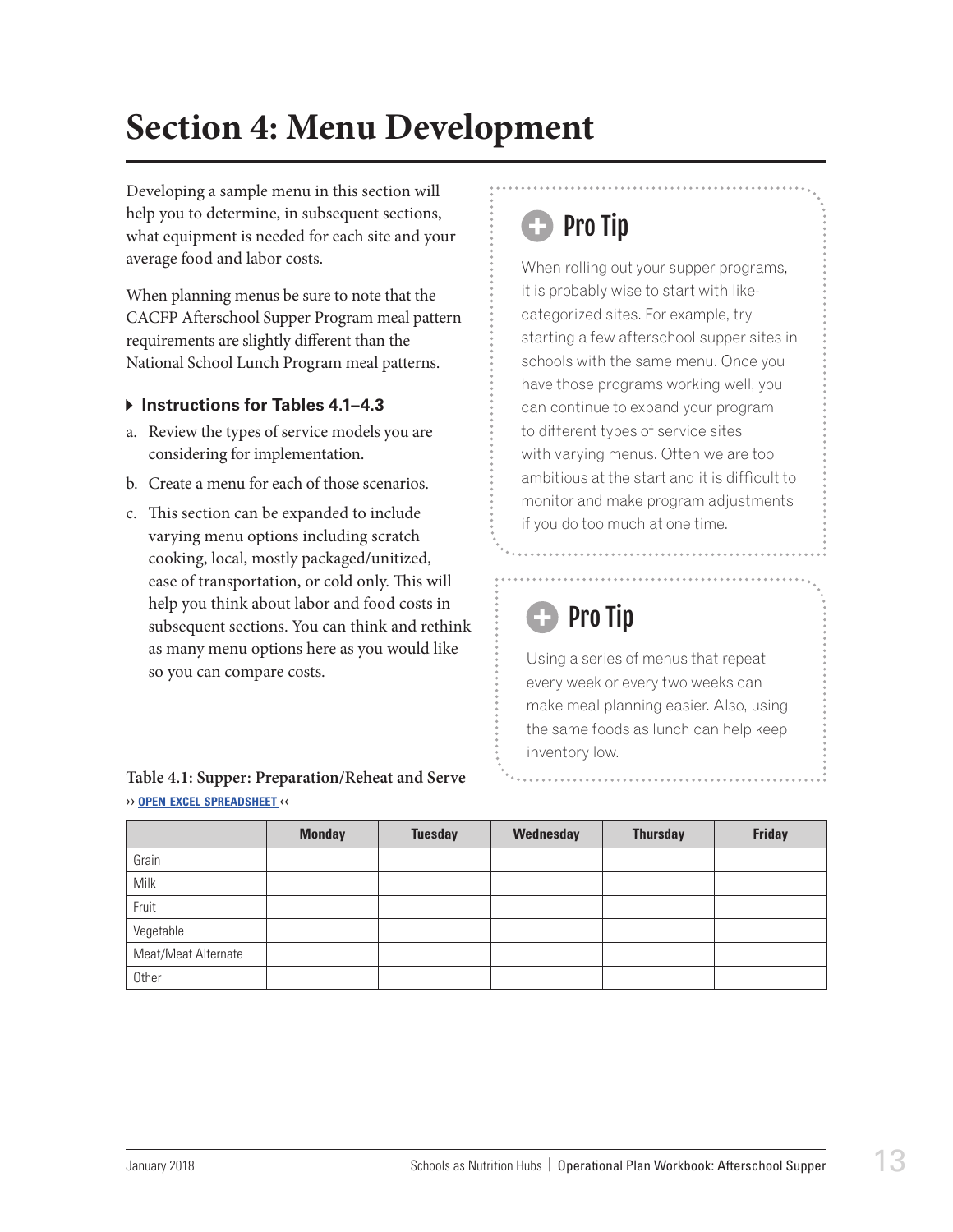#### **Table 4.2: Supper: Heat and Serve ›› open excel [spreadsheet](https://schoolnutrition.org/uploadedFiles/2_Meetings_and_Events/SNF/Pages/supper-LR-121417.xlsx) ‹‹**

|                     | <b>Monday</b> | <b>Tuesday</b> | Wednesday | <b>Thursday</b> | <b>Friday</b> |
|---------------------|---------------|----------------|-----------|-----------------|---------------|
| Grain               |               |                |           |                 |               |
| Milk                |               |                |           |                 |               |
| Fruit               |               |                |           |                 |               |
| Vegetable           |               |                |           |                 |               |
| Meat/Meat Alternate |               |                |           |                 |               |
| Other               |               |                |           |                 |               |

#### **Table 4.3: Supper: Serve Only ›› open excel [spreadsheet](https://schoolnutrition.org/uploadedFiles/2_Meetings_and_Events/SNF/Pages/supper-LR-121417.xlsx) ‹‹**

|                     | <b>Monday</b> | <b>Tuesday</b> | Wednesday | <b>Thursday</b> | <b>Friday</b> |
|---------------------|---------------|----------------|-----------|-----------------|---------------|
| Grain               |               |                |           |                 |               |
| Milk                |               |                |           |                 |               |
| Fruit               |               |                |           |                 |               |
| Vegetable           |               |                |           |                 |               |
| Meat/Meat Alternate |               |                |           |                 |               |
| Other               |               |                |           |                 |               |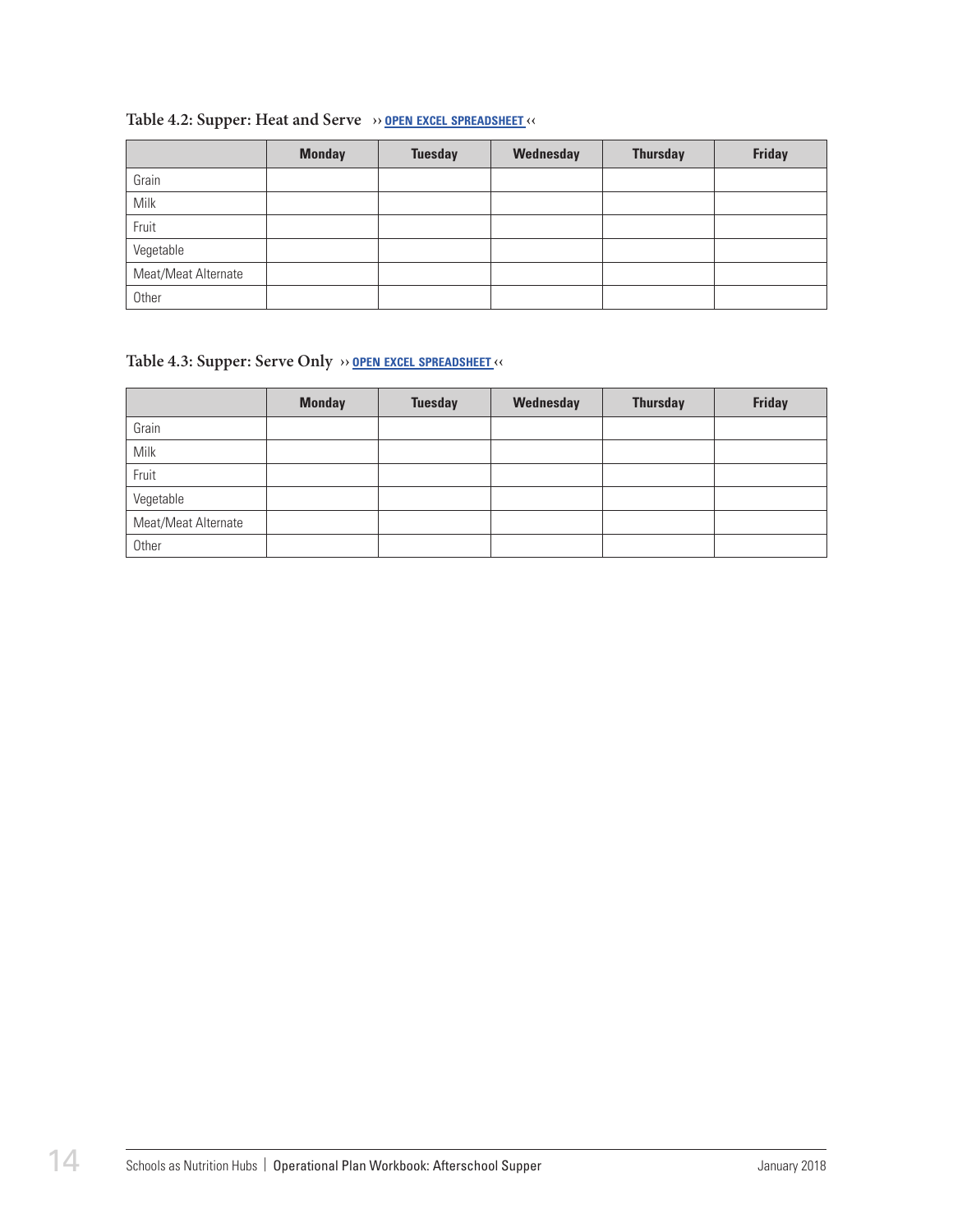## <span id="page-16-0"></span>**Section 5: Equipment Capacity/Needs**

When planning for the afterschool supper program, you will want to assess current equipment, storage capacity, and potential needs. This assessment can be applied to each individual site or to a 'central kitchen' site that will produce meals for other programs. It is important to note that if you are running a program at a school site where either school nutrition or enrichment activity staff have access to the school facilities, it is unlikely you will need much, if any, additional equipment. However, if you plan to partner with community sites where you would like to have the option for cold storage for leftovers, storage for alternative components for children with allergies, or capabilities for hot holding or reheating for menu flexibility and integrity of the food, it is important to think through what additional equipment you may need to support your ideal program. This could be an opportunity to work with your district grants manager or local community foundations to purchase equipment for the program.

#### **Instructions for Table 5.1**

Fill out this section, by writing 'need' or 'have' in each category. If the site doesn't need or doesn't have this item, leave it blank.

| <b>Gathered Data Points</b> | <b>School / Site Name</b> |  |  |  |  |
|-----------------------------|---------------------------|--|--|--|--|
|                             |                           |  |  |  |  |
| <b>Cold/Frozen Storage</b>  |                           |  |  |  |  |
| Refrigerator                |                           |  |  |  |  |
| Freezer                     |                           |  |  |  |  |
| Walk-in Cooler              |                           |  |  |  |  |
| Walk-in Freezer             |                           |  |  |  |  |
| Milk Cooler                 |                           |  |  |  |  |
| Portable coolers            |                           |  |  |  |  |
| Other                       |                           |  |  |  |  |
| <b>Dry Storage</b>          |                           |  |  |  |  |
| Racking                     |                           |  |  |  |  |
| Can Racking                 |                           |  |  |  |  |
| <b>Hot Holding</b>          |                           |  |  |  |  |
| Hot Holding Cabinet         |                           |  |  |  |  |
| Hot Food Table              |                           |  |  |  |  |
| <b>Hot Food Carts</b>       |                           |  |  |  |  |
| <b>Food Preparation</b>     |                           |  |  |  |  |
| Oven                        |                           |  |  |  |  |
| Cook Tops                   |                           |  |  |  |  |
| <b>Steam Tables</b>         |                           |  |  |  |  |
| <b>Steam Pans</b>           |                           |  |  |  |  |
| Other                       |                           |  |  |  |  |

#### **Table 5.1: Equipment Needs and Capacity Assessment ›› open excel [spreadsheet](https://schoolnutrition.org/uploadedFiles/2_Meetings_and_Events/SNF/Pages/supper-LR-121417.xlsx) ‹‹**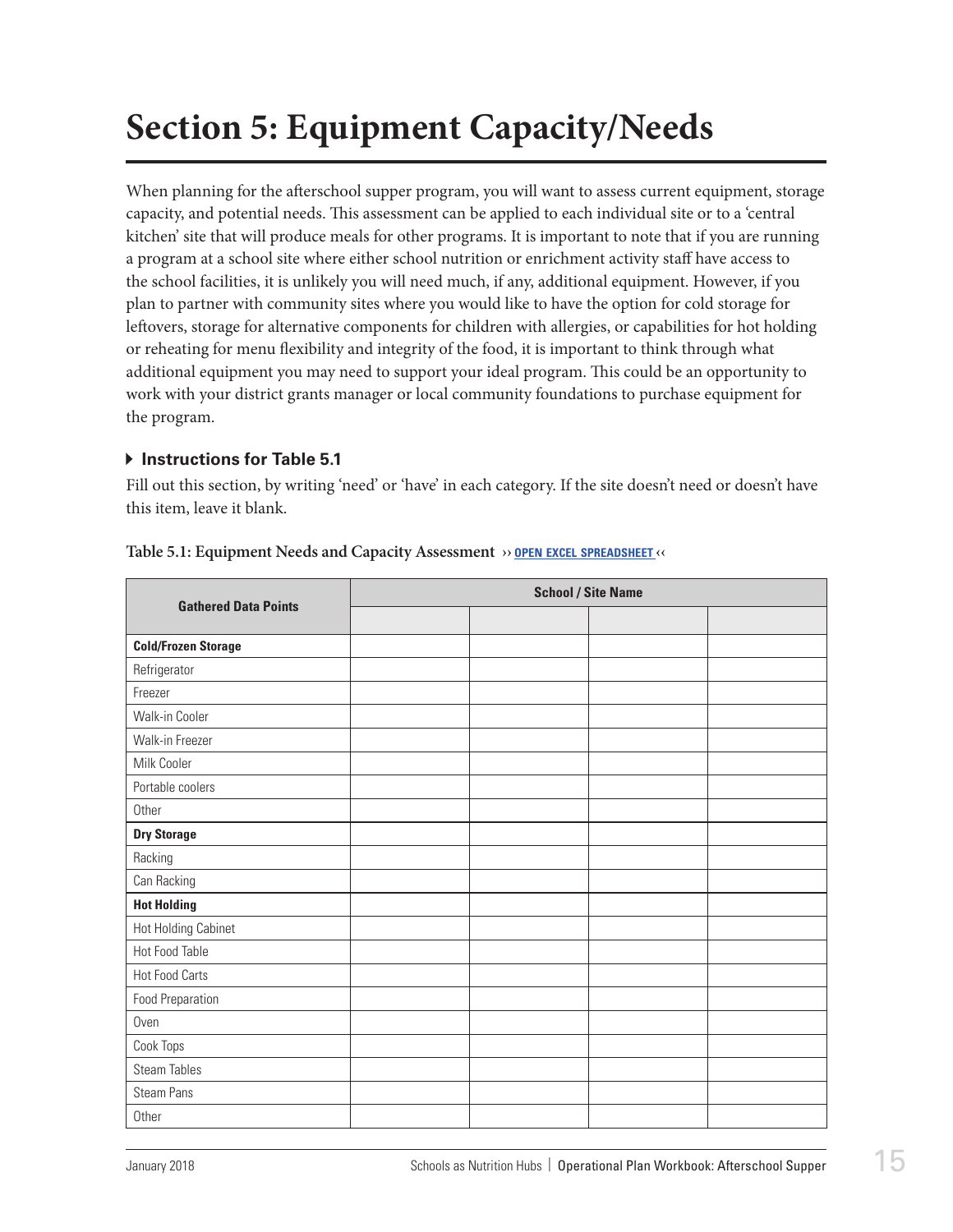| <b>Gathered Data Points</b>      | <b>School / Site Name</b> |  |  |  |  |
|----------------------------------|---------------------------|--|--|--|--|
|                                  |                           |  |  |  |  |
| <b>Small Wares</b>               |                           |  |  |  |  |
| Trays                            |                           |  |  |  |  |
| <b>Fruit Slicers</b>             |                           |  |  |  |  |
| <b>Hotel Pans</b>                |                           |  |  |  |  |
| Serving Utensils                 |                           |  |  |  |  |
| <b>Brooms</b>                    |                           |  |  |  |  |
| <b>Hand Sanitizer</b>            |                           |  |  |  |  |
| Supplies                         |                           |  |  |  |  |
| Disinfectant Wipes               |                           |  |  |  |  |
| <b>Sheet Pans</b>                |                           |  |  |  |  |
| Spoodles/Portioners/etc.         |                           |  |  |  |  |
| Tongs                            |                           |  |  |  |  |
| Gloves/Aprons                    |                           |  |  |  |  |
| Hot Pads                         |                           |  |  |  |  |
| Other                            |                           |  |  |  |  |
| <b>Transportation</b>            |                           |  |  |  |  |
| Grab 'n' Go/Beverage Carts       |                           |  |  |  |  |
| <b>Insulated Carriers</b>        |                           |  |  |  |  |
| Hand Dolly                       |                           |  |  |  |  |
| Cart Dolly                       |                           |  |  |  |  |
| Utility Cart                     |                           |  |  |  |  |
| Three-shelf Cart                 |                           |  |  |  |  |
| Delivery Truck or School Bus     |                           |  |  |  |  |
| Other                            |                           |  |  |  |  |
| <b>IT Equipment</b>              |                           |  |  |  |  |
| Computer Software                |                           |  |  |  |  |
| Point of Sale Equipment          |                           |  |  |  |  |
| <b>Bar Coding</b>                |                           |  |  |  |  |
| Wifi Boost                       |                           |  |  |  |  |
| Other                            |                           |  |  |  |  |
| <b>Utilities/Pest Management</b> |                           |  |  |  |  |
| Garbage Cans                     |                           |  |  |  |  |
| Tilting Garbage Gondola          |                           |  |  |  |  |
| Dumpster                         |                           |  |  |  |  |
| Pest Management                  |                           |  |  |  |  |
| <b>Electrical Needs</b>          |                           |  |  |  |  |
| Handwashing Stations             |                           |  |  |  |  |
| Other                            |                           |  |  |  |  |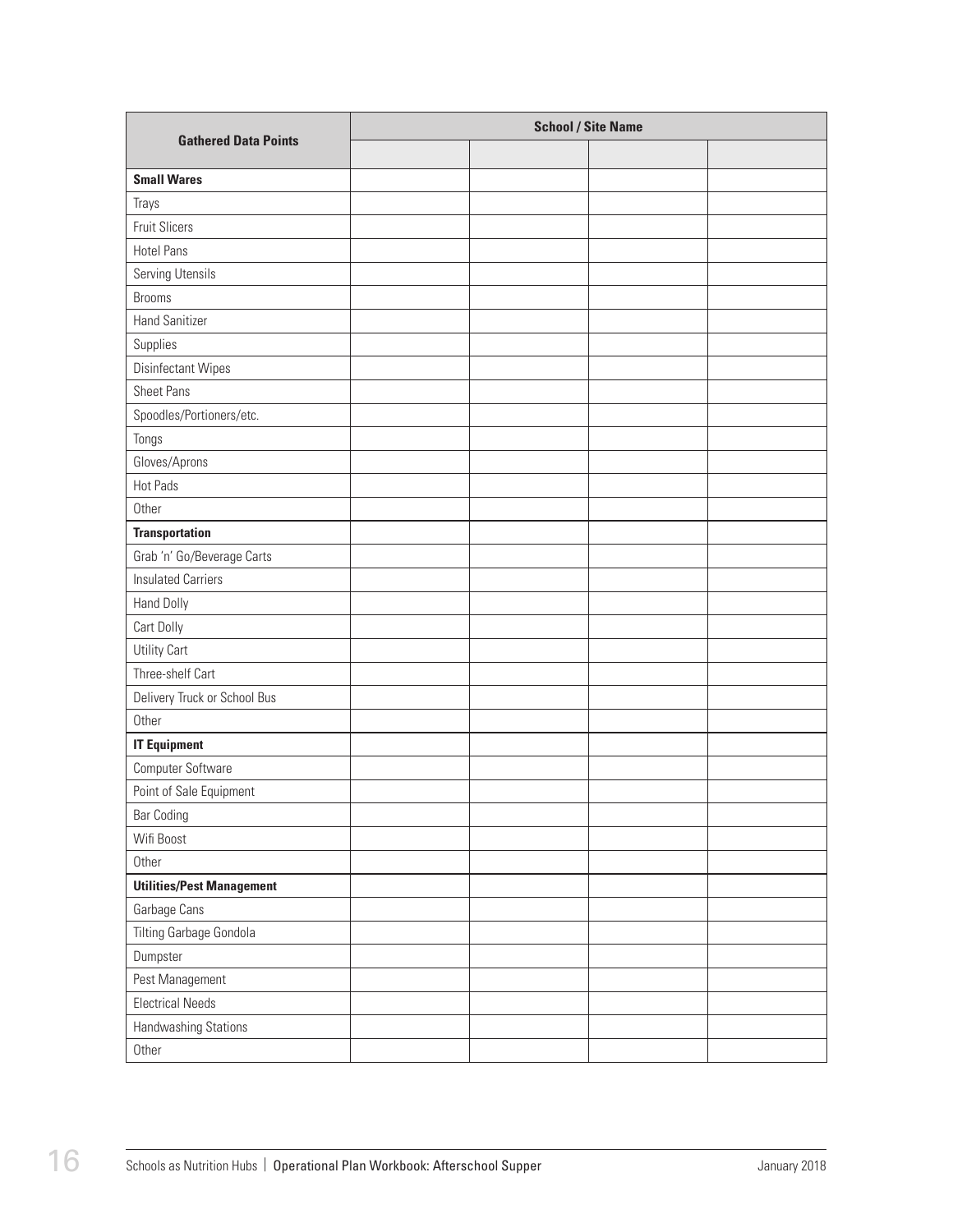## <span id="page-18-0"></span>**Section 6: Financial Planning**

In this section, we will assess the financial planning needed to expand or start the Afterschool Supper Program. This includes projected total numbers of meals and costs including food, labor, and transportation. A sustainable program must be financially sound even though individual sites may not be.

### **Projected Meals and Revenue**

One of the most important steps to plan and determine if you can operate a new program is to project the number of meals you can serve. This projection will impact your costs including food and labor.

#### **Instructions for Table 6.1**

- a. Enter the school/site name and estimate the number of meals that will be served each day.
- b. Figure out the reimbursement rate for each meal.
- c. Multiply columns A and B to get total revenue per day in column C.

## **C** Pro Tip

Since one of the goals of this assessment is to help you determine whether a district can expand or start an afterschool supper program, meal projection can be done one of a few ways. Regardless of what method you use to project supper meals, you will want to spend time during the first two weeks of service monitoring meal production and making adjustments based on actual service numbers.

## **D** Pro Tip

If you have any other revenue sources such as grants, state matches, or income from meals served to adults like coaches, consider them when determining program sustainability.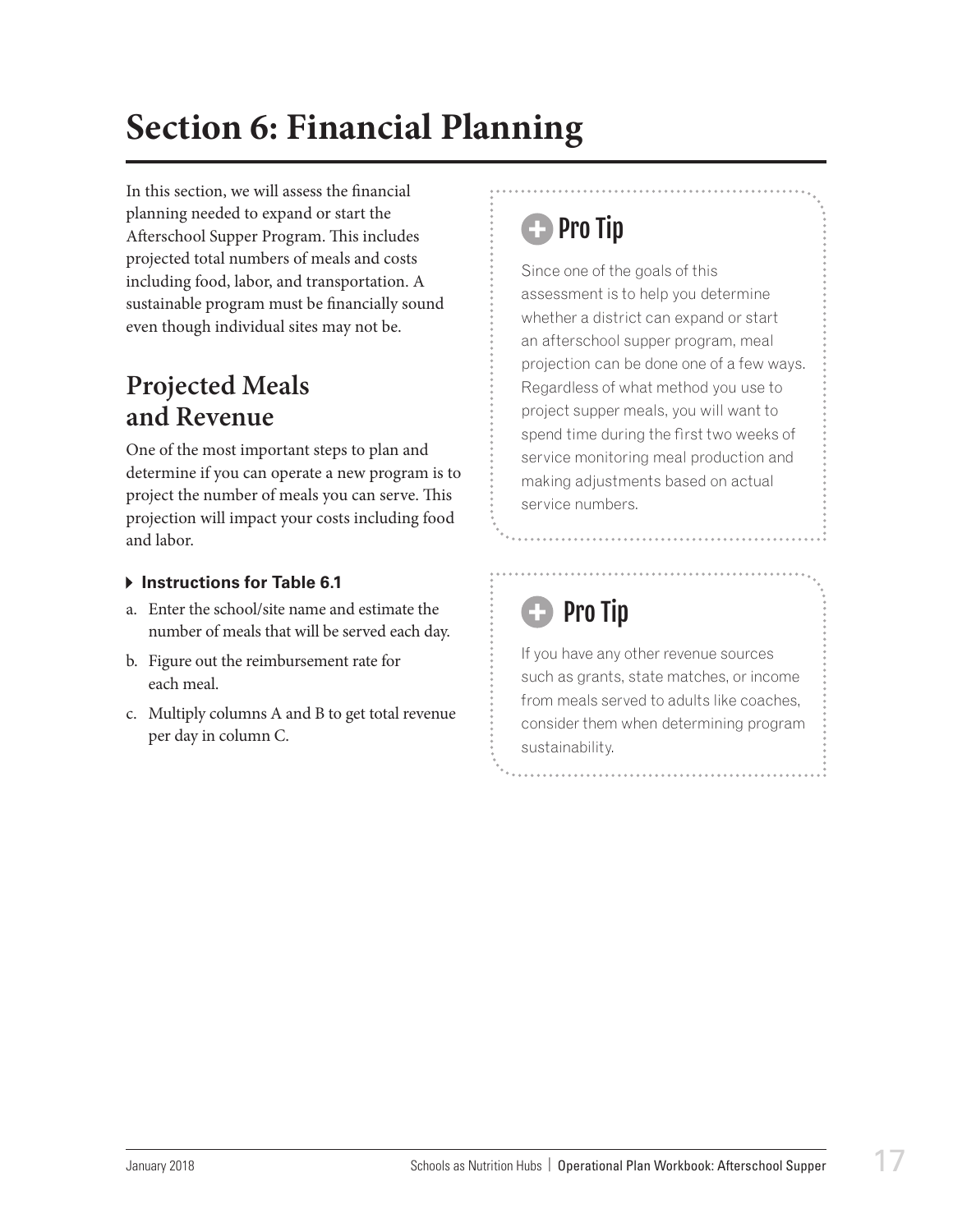<span id="page-19-0"></span>

| Table 6.1: Projected Meals and Revenue » OPEN EXCEL SPREADSHEET « |  |
|-------------------------------------------------------------------|--|
|-------------------------------------------------------------------|--|

|                         | A                                              | В                                        | C                                      |
|-------------------------|------------------------------------------------|------------------------------------------|----------------------------------------|
| <b>School/Site Name</b> | <b>Projected Number of</b><br><b>Meals/Day</b> | <b>Reimbursement</b><br><b>Rate/Meal</b> | <b>Projected</b><br><b>Revenue/Day</b> |
|                         |                                                |                                          |                                        |
|                         |                                                |                                          |                                        |
| <b>Total Projected</b>  |                                                | <b>Total Projected</b>                   |                                        |
| Meals/Day:              |                                                | Revenue/Day:                             |                                        |

### **Food Cost Target**

When determining if this program is financially sustainable, it's important to have a good understanding of your food costs. Industry standard is typically that food costs are no more than 40% of total costs. This varies. If you know your percent meal cost of food, use your district specific information.

#### **Instructions for Table 6.2**

- a. Enter the total projected revenue per day (from Table 6.1) in column A.
- b. Multiply A by percent meal cost in column B. This will give you total projected food cost budget per day in column C.

#### **Table 6.2: Food Cost Target ›› open excel [spreadsheet](https://schoolnutrition.org/uploadedFiles/2_Meetings_and_Events/SNF/Pages/supper-LR-121417.xlsx) ‹‹**

|                                    | В                                 |                                                        |
|------------------------------------|-----------------------------------|--------------------------------------------------------|
| <b>Total Projected Revenue/Day</b> | <b>Percent Meal Cost of Food*</b> | <b>Total Projected</b><br><b>Food Costs Budget/Day</b> |
|                                    |                                   |                                                        |

\*If you don't know your district's percent meal cost of food, use the industry standard of 40%.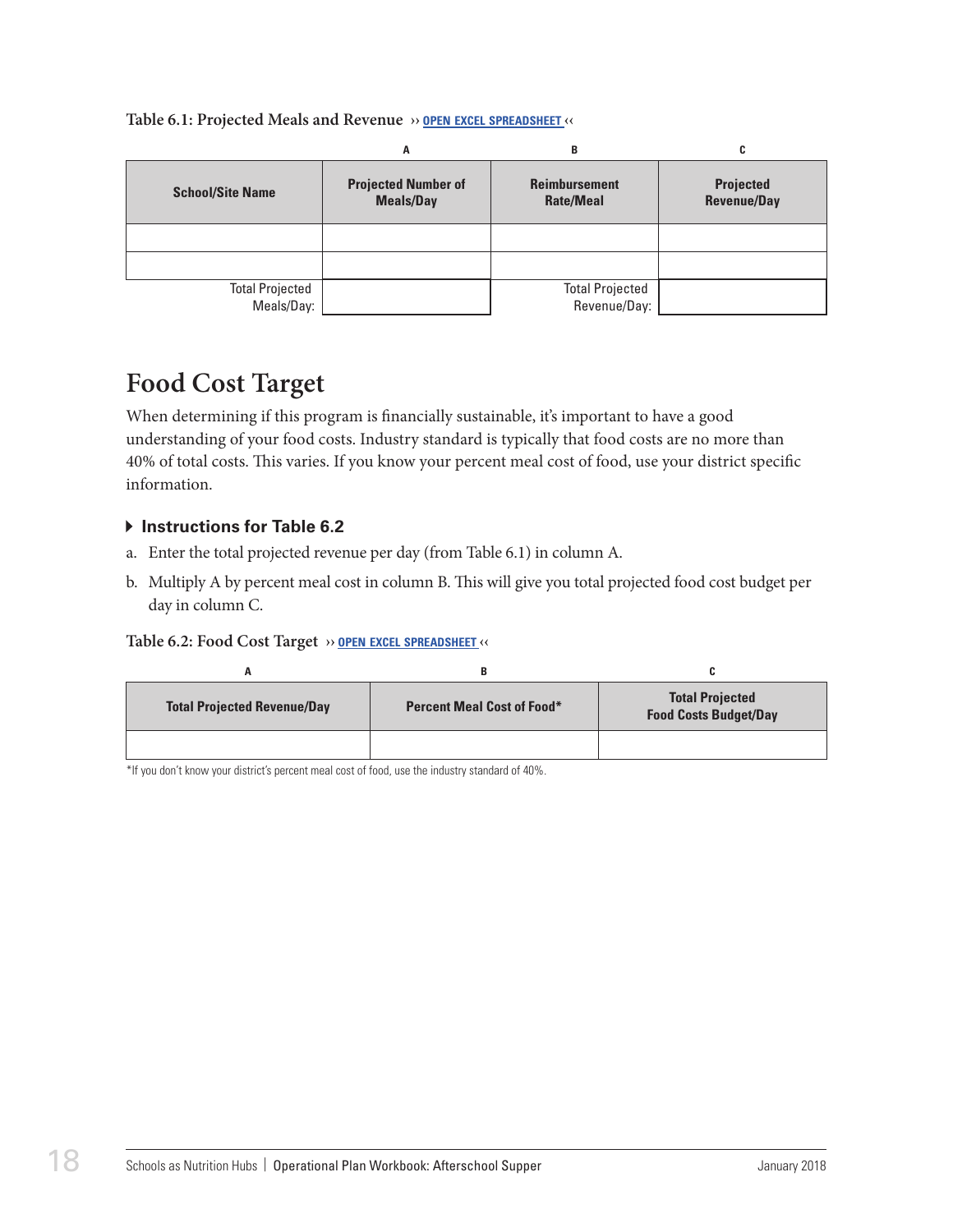### <span id="page-20-0"></span>**Menu Cost**

The aim of this section is to develop a menu that stays within your targeted food costs determined in Table 6.2.

#### **Instructions for Tables 6.3–6.5**

- a. Enter the cost per serving of each component for each day of service. Add values for each day of service to get total per week.
- b. To calculate total projected food costs per week, add total values for each component.
- c. To calculate average food costs per day, take the total projected food costs per week calculated above, and divide by the number of days of service.

## **B** Pro Tip

We highly recommend trying to serve one menu type especially when starting a new program. However, if you must have more than one menu type, be sure to fill in Table 6.6 to average total costs of all menus while planning your program.

## Pro Tip

Balance higher cost menus with lower cost menus; aim for average daily food costs to be 40%; each individual day does not need to be 40%.

#### **Table 6.3: Supper: Preparation/Reheat and Serve ›› open excel [spreadsheet](https://schoolnutrition.org/uploadedFiles/2_Meetings_and_Events/SNF/Pages/supper-LR-121417.xlsx) ‹‹**

|                                         | <b>Monday</b> | <b>Tuesday</b> | Wednesday | <b>Thursday</b> | <b>Friday</b> | <b>Total/Week</b> |
|-----------------------------------------|---------------|----------------|-----------|-----------------|---------------|-------------------|
| Grain                                   |               |                |           |                 |               |                   |
| <b>Milk</b>                             |               |                |           |                 |               |                   |
| Fruit                                   |               |                |           |                 |               |                   |
| Vegetable                               |               |                |           |                 |               |                   |
| Meat/Meat Alternate (Optional)          |               |                |           |                 |               |                   |
| Other                                   |               |                |           |                 |               |                   |
| <b>Total Projected Food Costs/Week:</b> |               |                |           |                 |               |                   |

Average Food Costs/Meal: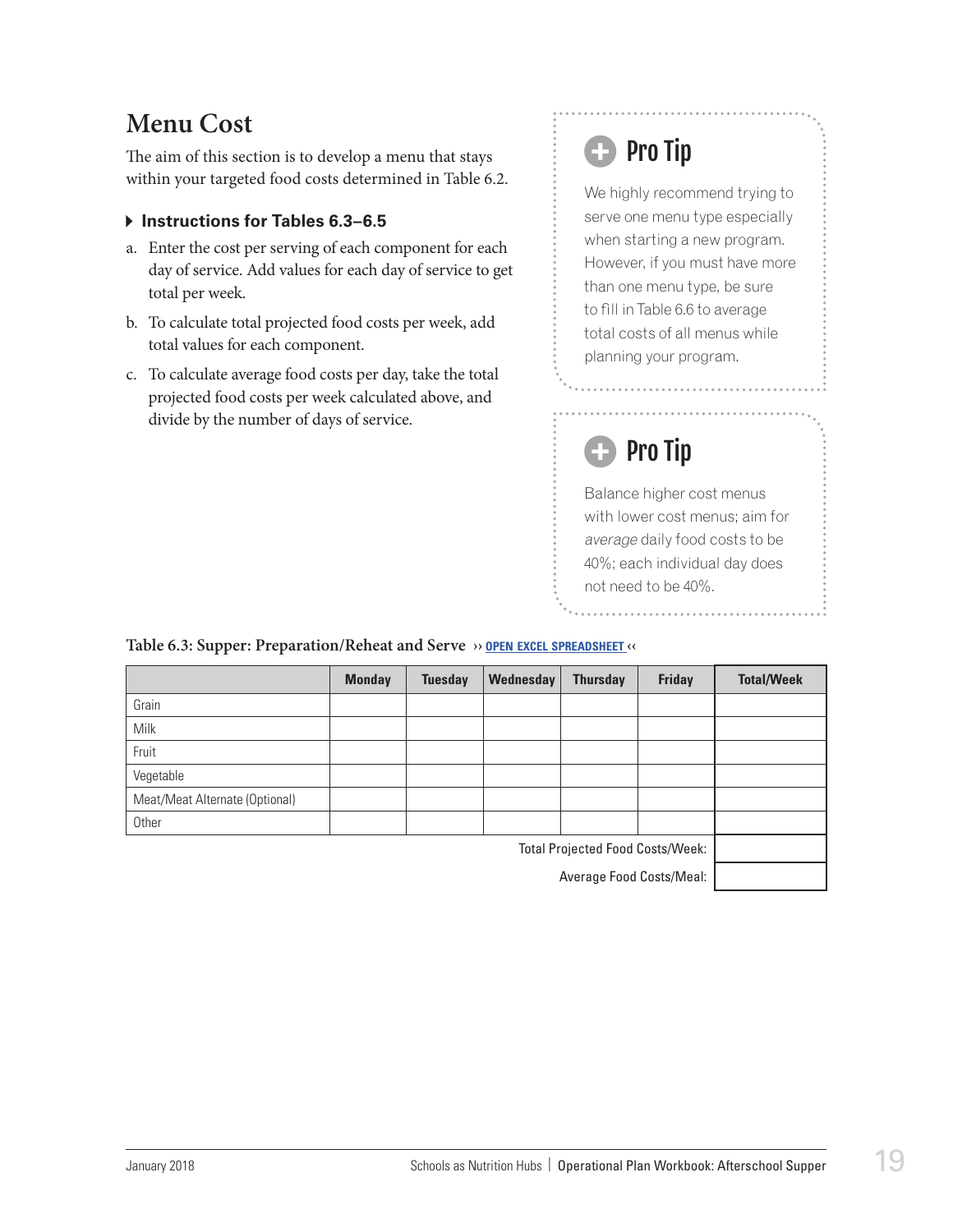|                                         | <b>Monday</b> | <b>Tuesday</b> | Wednesday | <b>Thursday</b> | <b>Friday</b> | <b>Total/Week</b> |
|-----------------------------------------|---------------|----------------|-----------|-----------------|---------------|-------------------|
| Grain                                   |               |                |           |                 |               |                   |
| Milk                                    |               |                |           |                 |               |                   |
| Fruit                                   |               |                |           |                 |               |                   |
| Vegetable                               |               |                |           |                 |               |                   |
| Meat/Meat Alternate (Optional)          |               |                |           |                 |               |                   |
| Other                                   |               |                |           |                 |               |                   |
| <b>Total Projected Food Costs/Week:</b> |               |                |           |                 |               |                   |
| Average Food Costs/Meal:                |               |                |           |                 |               |                   |

#### **Table 6.4: Supper: Heat and Serve ›› open excel [spreadsheet](https://schoolnutrition.org/uploadedFiles/2_Meetings_and_Events/SNF/Pages/supper-LR-121417.xlsx) ‹‹**

#### **Table 6.5: Supper: Serve Only ›› open excel [spreadsheet](https://schoolnutrition.org/uploadedFiles/2_Meetings_and_Events/SNF/Pages/supper-LR-121417.xlsx) ‹‹**

|                                         | <b>Monday</b> | <b>Tuesday</b> | Wednesday | <b>Thursday</b> | <b>Friday</b> | <b>Total/Week</b> |
|-----------------------------------------|---------------|----------------|-----------|-----------------|---------------|-------------------|
| Grain                                   |               |                |           |                 |               |                   |
| Milk                                    |               |                |           |                 |               |                   |
| Fruit                                   |               |                |           |                 |               |                   |
| Vegetable                               |               |                |           |                 |               |                   |
| Meat/Meat Alternate (Optional)          |               |                |           |                 |               |                   |
| Other                                   |               |                |           |                 |               |                   |
| <b>Total Projected Food Costs/Week:</b> |               |                |           |                 |               |                   |

Average Food Costs/Meal:

Now take the average of all the meal costs per day from your different menu types and determine a total average meal cost per day.

#### $\triangleright$  Instructions for Table 6.6

- a. For each menu type, enter the average food cost per meal (from Tables 6.3–6.5) in column A.
- b. Multiply A by projected number of meals served per day (from Table 6.1) in column B. This will give you the total food costs per day in column C.

#### **Table 6.6: Total Projected Food Costs Per Day ›› open excel [spreadsheet](https://schoolnutrition.org/uploadedFiles/2_Meetings_and_Events/SNF/Pages/supper-LR-121417.xlsx) ‹‹**

|                                      | A                                           | в                                                                                              |                                    |
|--------------------------------------|---------------------------------------------|------------------------------------------------------------------------------------------------|------------------------------------|
| <b>Menu Type</b>                     | <b>Average Food Cost</b><br><b>Per Meal</b> | <b>Projected Number of</b><br><b>Meals Served Per Day</b>                                      | <b>Total Food Costs</b><br>Per Day |
| Supper: Preparation/Reheat and Serve |                                             |                                                                                                |                                    |
| Lunch/Supper: Heat and Serve         |                                             |                                                                                                |                                    |
| Lunch/Supper: Serve Only             |                                             |                                                                                                |                                    |
|                                      |                                             | $T_{\text{total}}$ $D_{\text{total}}$ $L_{\text{total}}$ $D_{\text{total}}$ $D_{\text{total}}$ |                                    |

Total Projected Food Costs/Day: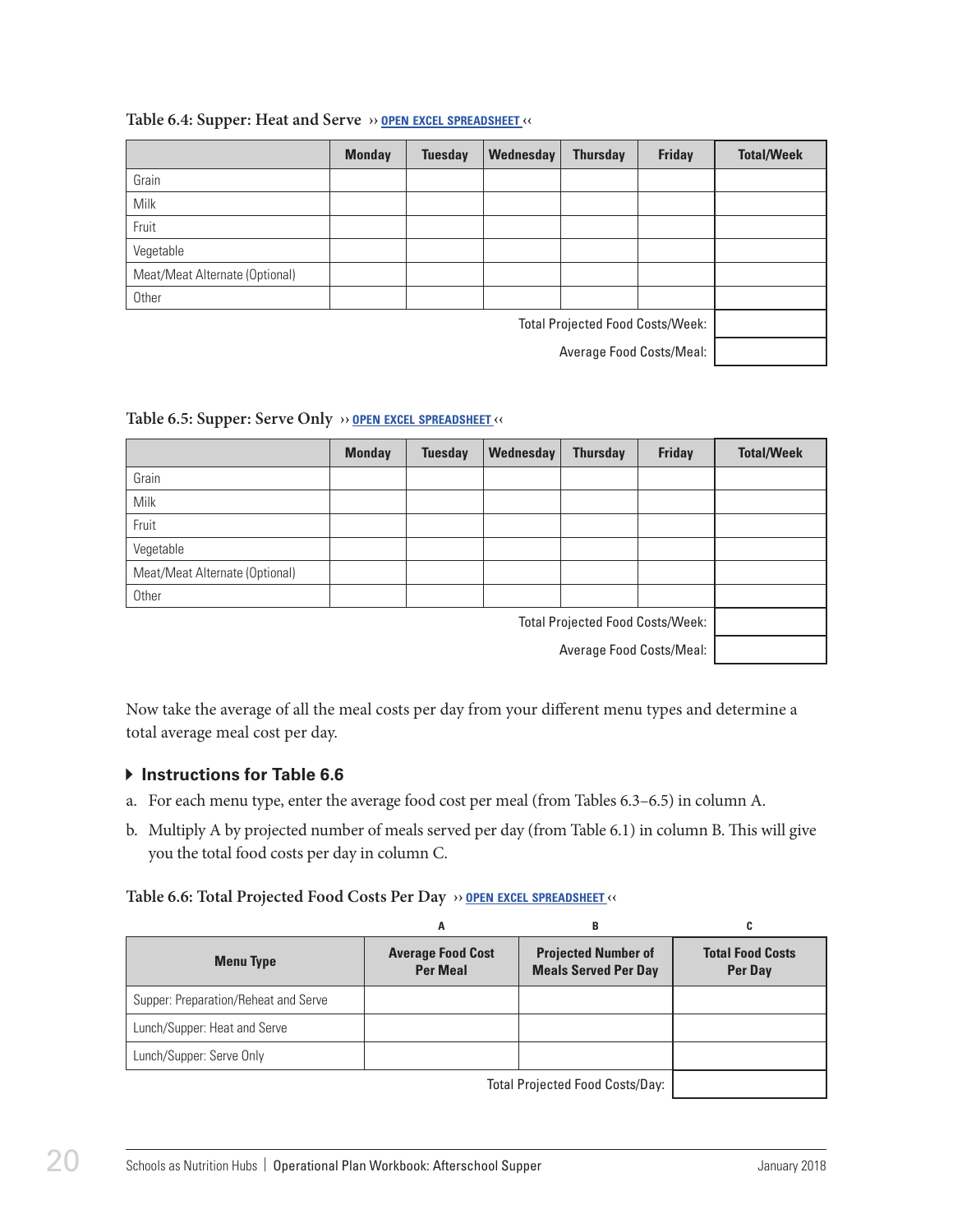### <span id="page-22-0"></span>**Food Cost Analysis**

Compare your Projected Daily Food Costs Budget from Table 6.2 to your Total Food Costs Per Day from Table 6.6.

**Table 6.7: Food Cost Analysis ›› open excel [spreadsheet](https://schoolnutrition.org/uploadedFiles/2_Meetings_and_Events/SNF/Pages/supper-LR-121417.xlsx) ‹‹**

#### **Food Cost Analysis**

**Is your average meal costs per day greater or less than the total projected food costs budget per day?** Insert what ideas you have to change the food costs. For example, consider the following: plan less expensive menus, obtain more competitive food costs, purchase less expensive food items, reduce portion sizes if possible, introduce fewer hot items, make things from scratch and package in-house, or use more items from other programs when you can overlap.

### **Labor Cost Target**

When determining if this program is financially sustainable, it's important to have a good understanding of your labor costs. In general, industry standard is that labor costs are no more than 40% of total costs. This varies. If you know your percent meal cost of labor, use your district specific information.

#### **Instructions for Table 6.8**

- a. Enter the total projected revenue per day (from Table 6.1) in column A.
- b. Multiply A by percent labor cost in column B. This will give you total projected labor cost per day in column C.

#### **Table 6.8: Labor Cost Target ›› open excel [spreadsheet](https://schoolnutrition.org/uploadedFiles/2_Meetings_and_Events/SNF/Pages/supper-LR-121417.xlsx) ‹‹**

| <b>Total Projected Revenue/Day</b> | <b>Percent Labor Cost of Meal*</b> | <b>Total Projected Labor Costs/Day</b> |
|------------------------------------|------------------------------------|----------------------------------------|
|                                    |                                    |                                        |

\*If you don't know your district's percent of labor costs, use the industry standard of 40%.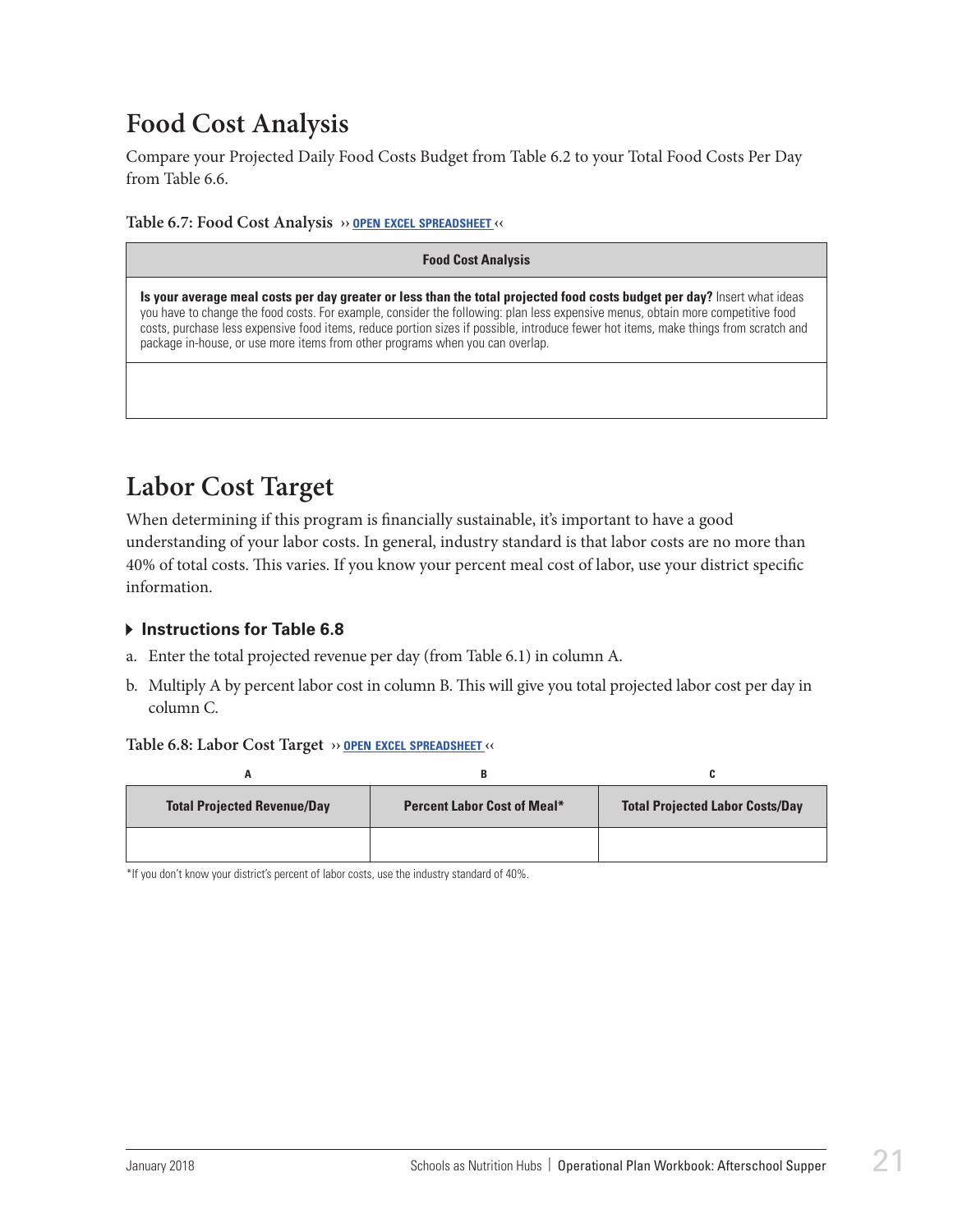### <span id="page-23-0"></span>**Calculating Meals Per Labor Hour**

This should be done per preparation site.

#### **Table 6.9: Total Paid Labor Hours Per Day ›› open excel [spreadsheet](https://schoolnutrition.org/uploadedFiles/2_Meetings_and_Events/SNF/Pages/supper-LR-121417.xlsx) ‹‹**

| <b>School/Site Name</b>     | <b>Number of Paid Hours/Day</b> |
|-----------------------------|---------------------------------|
|                             |                                 |
|                             |                                 |
|                             |                                 |
| Total Paid Labor Hours/Day: |                                 |

#### **Instructions for Table 6.10**

- a. Enter the total average meals served per day from all preparation sites in column A.
- b. Multiply A by meal conversion ratio in column B. This will give you total meal equivalents per day in column C.

#### **Table 6.10: Total Meal Equivalents ›› open excel [spreadsheet](https://schoolnutrition.org/uploadedFiles/2_Meetings_and_Events/SNF/Pages/supper-LR-121417.xlsx) ‹‹**

|                      | A                               | в                             | C                                 |
|----------------------|---------------------------------|-------------------------------|-----------------------------------|
| <b>Meal Category</b> | <b>Average Meals Served/Day</b> | <b>Meal Conversion Ratio*</b> | <b>Total Meal Equivalents/Day</b> |
| Lunch                |                                 |                               |                                   |
| <b>Breakfast</b>     |                                 | 0.66                          |                                   |
| <b>Snacks</b>        |                                 | 0.33                          |                                   |
|                      |                                 | Total Mool Equivalentar       |                                   |

Total Meal Equivalents:

\* If you don't know your district's meal conversion ratio for column B, use the industry standard: 3 breakfasts = 2 lunch/supper; 1 lunch/supper = 3 snacks

#### $\triangleright$  **Instructions for Table 6.11**

- a. Enter the total meal equivalents (from Table 6.10) in column A.
- b. Divide A by the total paid labor hours (from Table 6.9) in column B. This will give you meals per labor hour (MPLH) in column C.

#### **Table 6.11: Meals per Labor Hour (MPLH) ›› open excel [spreadsheet](https://schoolnutrition.org/uploadedFiles/2_Meetings_and_Events/SNF/Pages/supper-LR-121417.xlsx) ‹‹**

| <b>Total Meal Equivalents</b> | <b>Total Paid Labor Hours/Day</b> | <b>Meals/Labor Hour</b> |  |
|-------------------------------|-----------------------------------|-------------------------|--|
|                               |                                   |                         |  |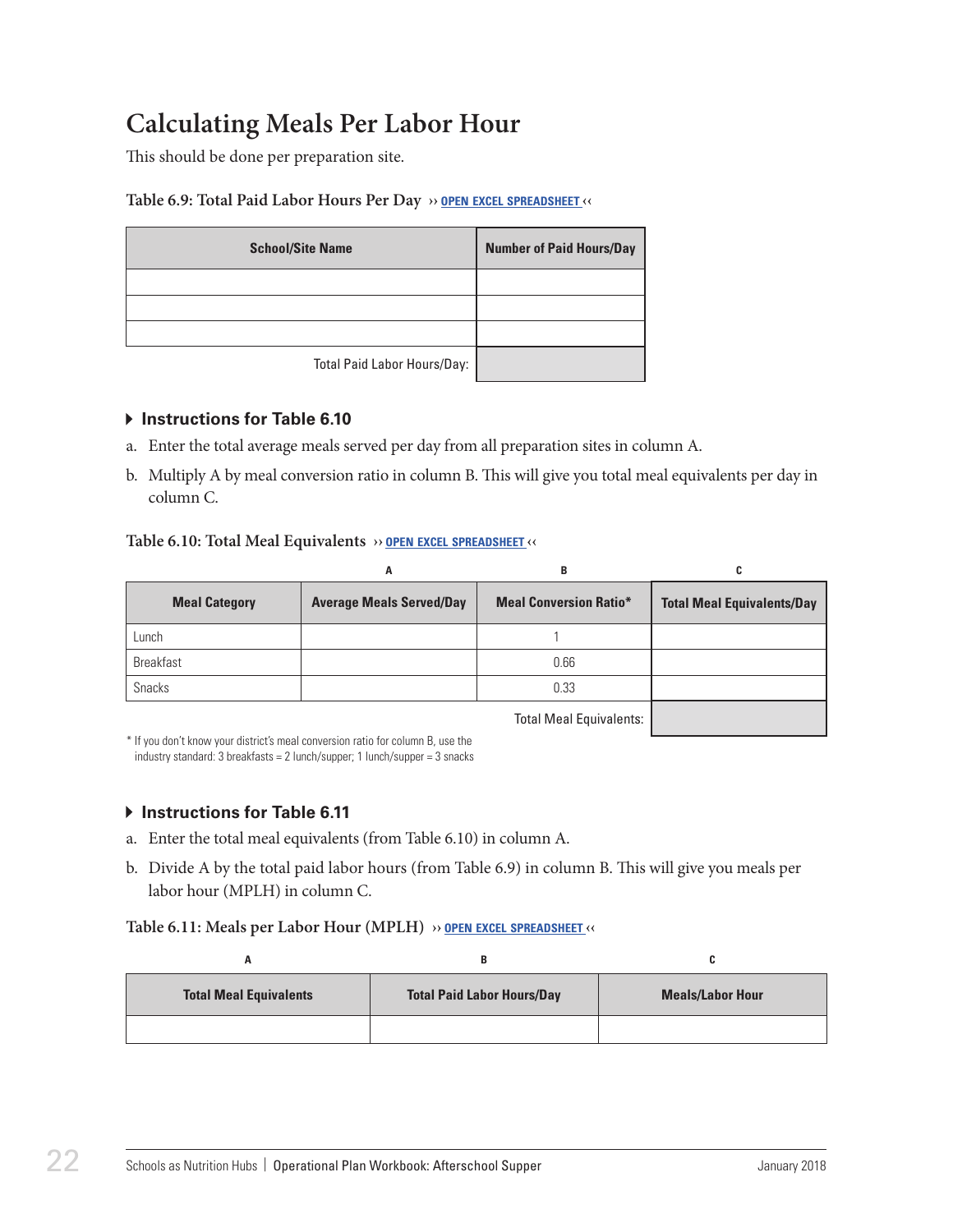### <span id="page-24-0"></span>**Calculate Total Labor Costs**

#### **Instructions for Table 6.12**

- a. Enter the total projected number of supper meals per day in row A.
- b. Divide A by meals per labor hour (from Table 6.11) in row B. This will give you number of labor hours needed per day in row C.

### **Table 6.12: Total Labor Hours Needed**

#### **›› open excel [spreadsheet](https://schoolnutrition.org/uploadedFiles/2_Meetings_and_Events/SNF/Pages/supper-LR-121417.xlsx) ‹‹**

|   | <b>Variables</b>                                         | <b>School/Site Name</b> |          |  |  |
|---|----------------------------------------------------------|-------------------------|----------|--|--|
|   |                                                          | Kent ES                 | Maury ES |  |  |
| A | <b>Total Projected Number of</b><br>Supper Meals Per Day | 50                      | 50       |  |  |
| B | Meals Per Labor Hour                                     | នេ                      | 18       |  |  |
| C | <b>Total Labor Hours Needed</b>                          | 2.78                    | 2.78     |  |  |

## **B** Pro Tip

Remember to consider the options for (and cost of) extra hours (up to level where benefits kick in), overtime, benefits for part time converting to full time staff, and new staff (with/ without benefits).

#### Industry Facts

Did you know that the industry standard for self-preparation sites is 14–18 MPLH and 50–70 MPLH for central kitchens?

#### **Instructions for Table 6.13**

- a. Take the total labor hours (Table 6.12, row C) and distribute those hours among staff at each school/site.
- b. Multiply hours for each staff member by employee cost per hour (staff member's hourly wage plus benefits). Add them all together to calculate the total labor costs for each site.

#### **Table 6.13: Total Labor Costs ›› open excel [spreadsheet](https://schoolnutrition.org/uploadedFiles/2_Meetings_and_Events/SNF/Pages/supper-LR-121417.xlsx) ‹‹**

| <b>Staff</b>              | <b>School/Site Name</b>      |  |  |  |
|---------------------------|------------------------------|--|--|--|
|                           |                              |  |  |  |
| Total Labor Hours Needed: |                              |  |  |  |
| Staff #1                  | [Hours x Employee Cost/Hour] |  |  |  |
| Staff #2                  |                              |  |  |  |
| Staff #3                  |                              |  |  |  |
| <b>Total Labor Costs:</b> |                              |  |  |  |

#### **Table 6.14: Labor Cost Analysis ›› open excel [spreadsheet](https://schoolnutrition.org/uploadedFiles/2_Meetings_and_Events/SNF/Pages/supper-LR-121417.xlsx) ‹‹**

#### **Labor Cost Analysis**

**What are the labor costs?** Are they higher than the target of 40%? What can we do to adjust costs of labor? Do we have money left over in food costs to cover labor? Give more hours to lower-wage workers? Be sure to think about administrative costs here too. Add these costs to your total labor estimate.